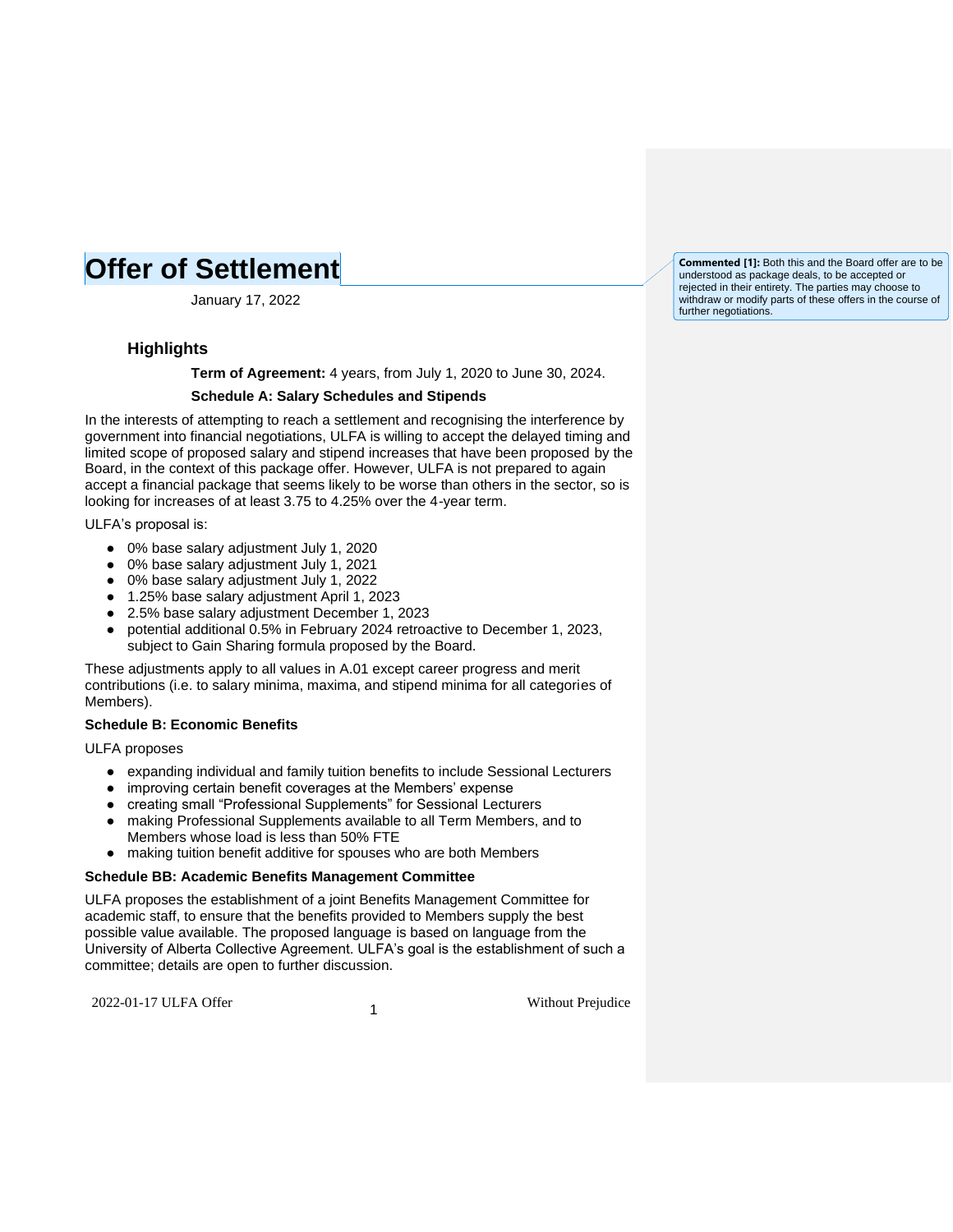## **Article 5: Recognition**

The Board has agreed to allow ULFA to make a presentation in new employee orientations, to increase the course releases provided to ULFA by one (two in a Bargaining Year), and to double the course releases that ULFA may purchase. In addition to these, ULFA seeks:

- clearer language indicating that the Collective Agreement takes precedence over any institutional policies
- a representative (non-voting) on the University's Budget Advisory Committee
- to ensure that ULFA representation on University committees will not be decreased without the consent of ULFA

## **Article 6: Communication and Information**

The Board has agreed to language clarifying that ULFA may use information provided to ULFA by the Board in ways required by legislation, to provide contact information for ULFA in appointment letters, to provide Member email addresses to ULFA, and to provide policies and guidelines about assignment of duties to ULFA. In addition to these, ULFA seeks:

- more frequent (three (3) times per year rather than twice, or in some cases once) provision of some basic information about Members
- any EDI information provided by Members to the University
- breakdown of credit hours taught by Member permanence status (Term or not, for non-Sessionals)
- explanations of how Deans are determining the equity of workload across Members (as they are required to, under Article 13.03)

#### **Other Articles**

The following pieces that have been agreed to in bargaining shall be changed according to those agreements:

- Article 28 (Intellectual Property)
- Article YY (formerly Schedule R: Equity, Diversity, and Inclusion)
- Schedule C (Grandfathering Clause for Probationary Appointments)
- Schedule I (Implementation of Academic Assistant/Instructor Language)
- Schedule K (Student Evaluations and Teaching)
- MOU on Reorganisation of the Collective Agreement

All other Articles and Schedules will remain as in the current Collective Agreement, with Schedule S (Conclusion of Bargaining) to be updated based on the details of this offer.

#### **Detailed proposals for 5, 6, A, B, and BB are included below. Differences from the Board's Offer of settlement are highlighted in pink for ease of understanding.**

# **Article 5: Recognition**

2022-01-17 ULFA Offer <sup>2</sup>

Without Prejudice

**Commented [2]:** Some of the remaining differences are minor and not contentious. In our effort to swiftly clarify the significant points of difference that remain, ULFA's final offer described the significant revisions we were willing to make from our previous offer. It therefore did not contain a detailed article-by-article response that would have reflected some minor adjustments based on the Board's offer of settlement.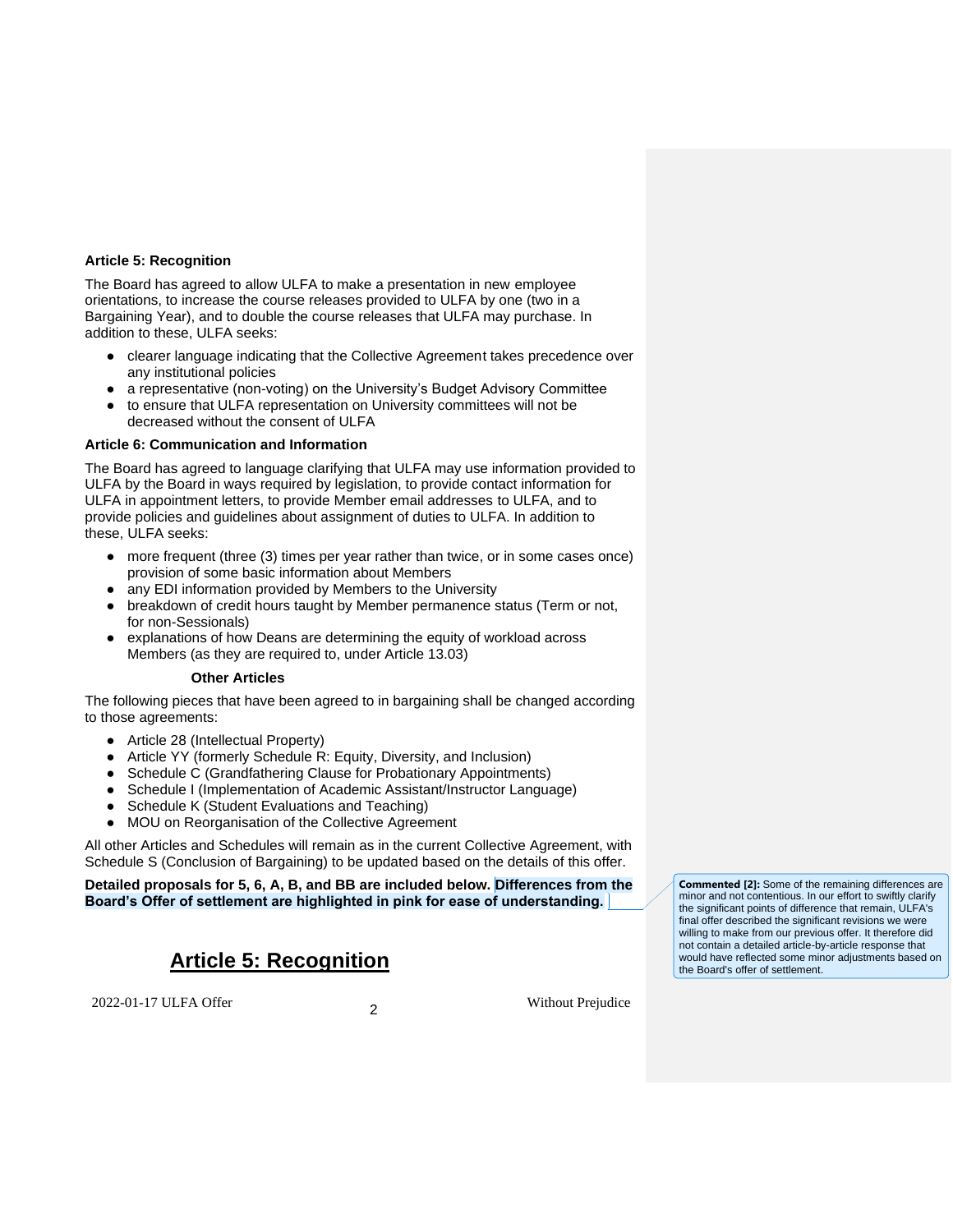**5.01** In the case of any conflict involving Board policies or decisions taken by bodies that are subject to the authority of the Board, the Articles of this Collective Agreement, being the free expression of a binding agreement between the Association and the Board, shall take precedence.

## **5.02 Exclusive Bargaining Agent**

5.02.1 The Board recognizes the Association as the exclusive bargaining agent for all active Members, and for all inactive Members except as provided in [Article](https://docs.google.com/document/d/1qgxuuyWx0tADVlYyQg0B0ucFa3zJNRxNxsqge3m9QzM/edit#bookmark=id.z337ya) 4.04.

## **5.03 Use of Premises**

- 5.03.1 The Board recognizes the utility of providing office space to the Association and agrees to continue to provide the current resources or equivalent in accordance with past practice:
	- (a) the use of suitable office space and accommodations;
	- (b) access to telecommunications and internet resources at internal rate, paid by the Association;
	- (c) access to internal services such as mail delivery and meeting rooms on campus(es);
	- (d) access to the University's facilities such as parking and identification cards for the Association's staff at prevailing internal rates;
	- (e) one (1) Lot E parking permit, plus one (1) departmental rover parking permit at the prevailing internal rates, paid by the Association.

## **5.04 Association Activity**

- 5.04.1 A Member's service to the Association shall be deemed Service to the University and Society in evaluation of performance.
- 5.04.2 The Board shall not interfere with active Members participating in Association activities when those activities do not unduly interfere with active Members' assigned duties.
- 5.04.3 Electronic correspondence or communication carried on among active Members of the Association or its staff in furtherance of Association activities shall be the property of the parties so corresponding or communicating.

2022-01-17 ULFA Offer <sup>3</sup>

Without Prejudice

**Commented [3]:** Board proposal: "Subject to applicable legislation, any conflict involving the Board policies or decisions taken by bodies constituted by the Board will not be interpreted or applied so as to limit or amend the provisions contained in this Collective Agreement."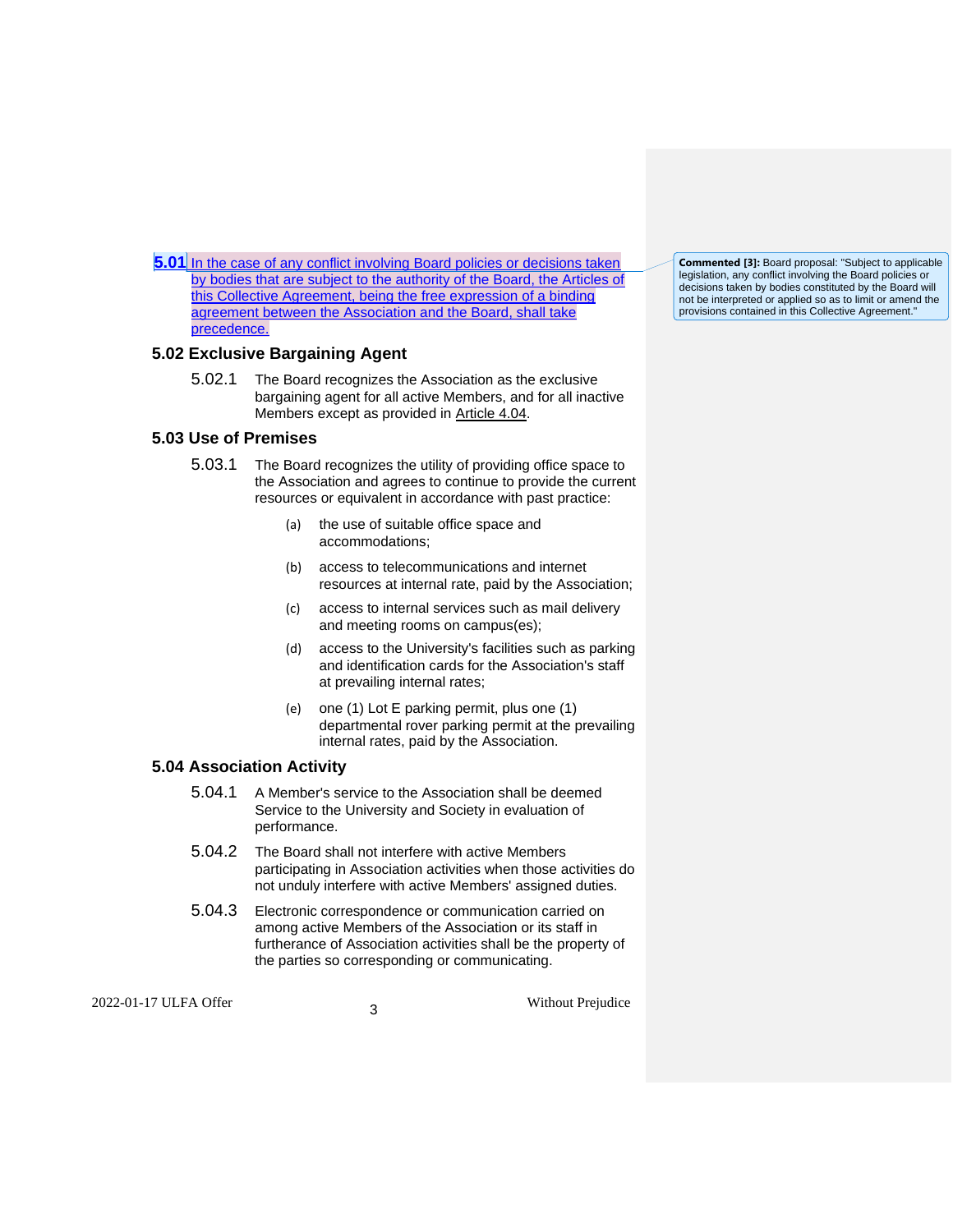- 5.04.4 The Board recognizes that Members have the right to attend open meetings of the Board, and to attend open meetings of the committees of that body, subject to this activity not interfering with the execution of the Member's duties.
- 5.04.5 The Association has the right to call upon the assistance of duly authorized representatives of the Canadian Association of University Teachers (CAUT) and the Confederation of Alberta Faculty Associations (CAFA).

5.04.6 A representative of the Association will be invited to participate in the Human Resources new employee orientation.

## <span id="page-3-0"></span>**5.05 Deduction of Dues**

| 5.05.1 | The Board shall deduct and remit to the Association from the<br>monthly salaries of all active Members dues on behalf of the<br>Association, the Confederation of Alberta Faculty<br>Associations (CAFA), and the Canadian Association of<br>University Teachers (CAUT) as assessed by the |
|--------|--------------------------------------------------------------------------------------------------------------------------------------------------------------------------------------------------------------------------------------------------------------------------------------------|
|        | Association.                                                                                                                                                                                                                                                                               |

- 5.05.2 Dues shall be remitted by the 15th day of each month for dues assessments of the previous month. Any adjustments shall be reconciled in the next month.
- 5.05.3 The Board shall inform the Association of the name of and the deductions made for each active Member, broken down by the organizations listed in Article [5.05.1.](#page-3-0)

## **5.06 Course Release Time**

5.06.1 Should a Bargaining Year extend beyond that July 1 to June 30 period in which bargaining has commenced, the Bargaining Year will be extended on a pro rated basis to those regular semesters where bargaining remains active.

<span id="page-3-1"></span>5.06.2 Course Release Time Provided by the

Board

(a) At no cost to the Association, the Board agrees to reassign teaching duties of academic staff members identified by ULFA, normally in increments of 10% of FTE duties, in support of ULFA service: Association shall be entitled to the

2022-01-17 ULFA Offer <sup>4</sup>

Without Prejudice

**Commented [4]:** Board proposal: "A representative of the Association will be invited to participate in any new employee orientation that Human Resources may offer. 5.04.7 The Association shall be entitled to make a presentation to the University's Budget Advisory Committee each year."

**Commented [5]:** Board proposal: Reassignment of Teaching Duties in Suppoort of ULFA Service"

**Commented [6]:** Board proposes deleting title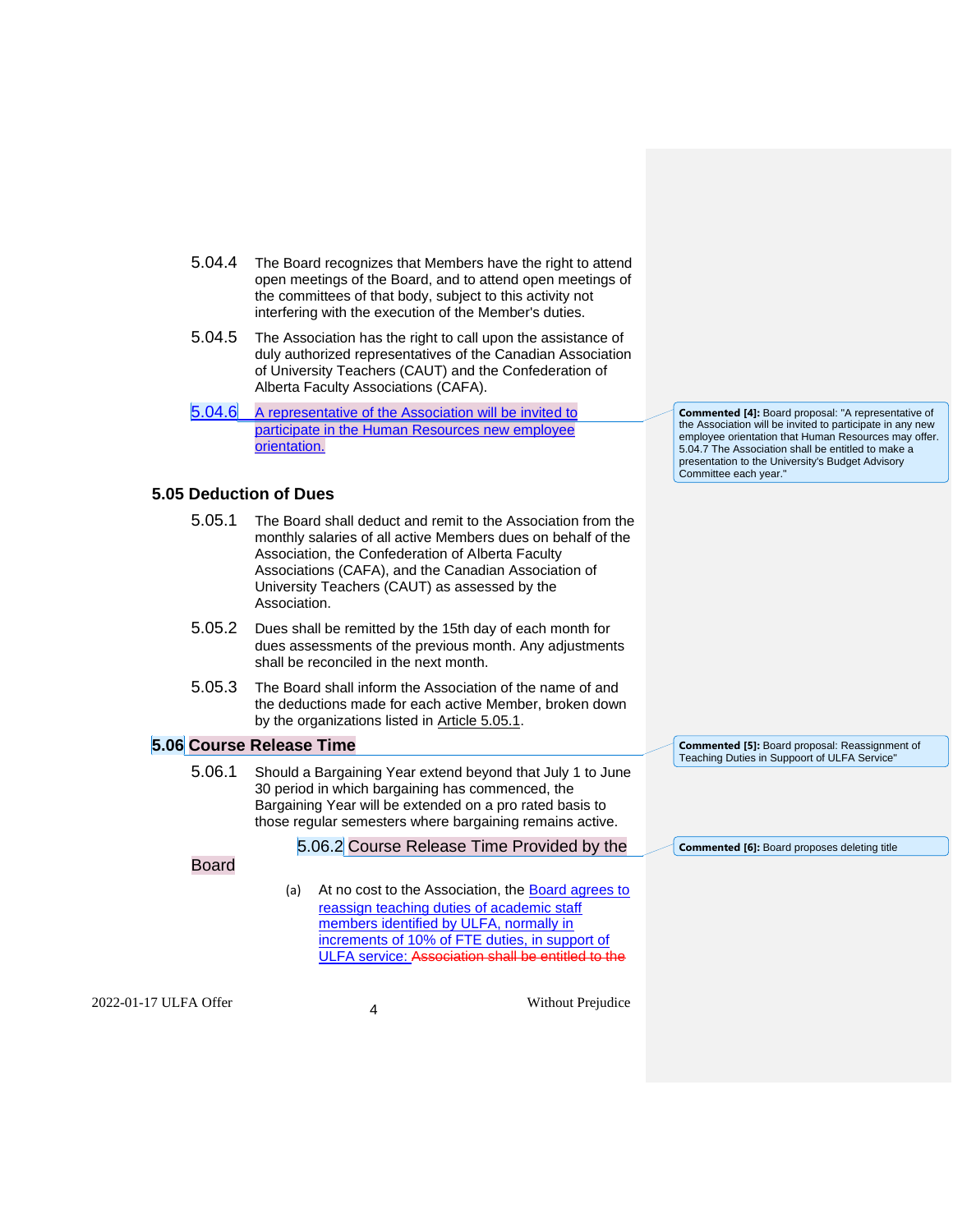equivalent time in three-(3)-credit hour courses (the single course release) on the following basis:

- (i)  $six (6)$  five  $(5)$  teaching reassignments, each weighted at 10% of FTE dutiessingle course releases in any Year;
- (ii) three  $(3)$ two  $(2)$  additional teaching reassignments, each weighted at 10% of FTE dutiessingle course releases in any Bargaining Year.

5.06.3 Course Release Time Purchased by **Commented [9]:** Board proposes deleting title.

**Commented [7]:** Board proposes inserting "normally"

**Commented [8]:** Board proposes inserting "normally"

**Commented [10]:** Board proposes inserting "normally"

**Commented [11]:** Board proposes inserting "normally"

# <span id="page-4-0"></span>the Association

[\(a\)](https://caedmon5.github.io/ULFA-private/FHB2018.html#f-d1e517) The Association is permitted to buy single course releasesadditional teaching reassignments over and above the teaching reassignmentscourse releases under [Article](#page-3-1) 5.06.2 on the following basis:

- (i) up to sixteen  $(16)$  eight  $(8)$  teaching reassignments, each weighted at 10% of FTE dutiessingle course releases in any Year;
- (ii) four  $(4)$ two  $(2)$  additional teaching reassignments, each weighted at 10% of FTE dutiessingle course releases in any Bargaining Year;
- (iii) the Association shall remit to the Board an amount equal to the minimum Sessional Lecturer stipend plus 25%, as identified in [Schedule](https://docs.google.com/document/d/1bJYgZXpS4flarYuu_4-EXofBRRKGnA_dLnidI992WPY/edit#heading=h.onm9m1) A of this Collective Agreement for each teaching reassignmentcourse release so purchased under Article [5.05.3;](#page-4-0)
- (iv) should the Association request that teaching reassignmentscourse releases be accorded to a Member at a rate of two (2) or more teaching reassignmentscourse releases in one (1) Academic Year, all teaching reassignmentsreleases in that Academic Year shall be permitted through the Association remitting to the Board a total amount equal to one third (1/3) of the minimum salary for an Associate

2022-01-17 ULFA Offer <sup>5</sup>

Without Prejudice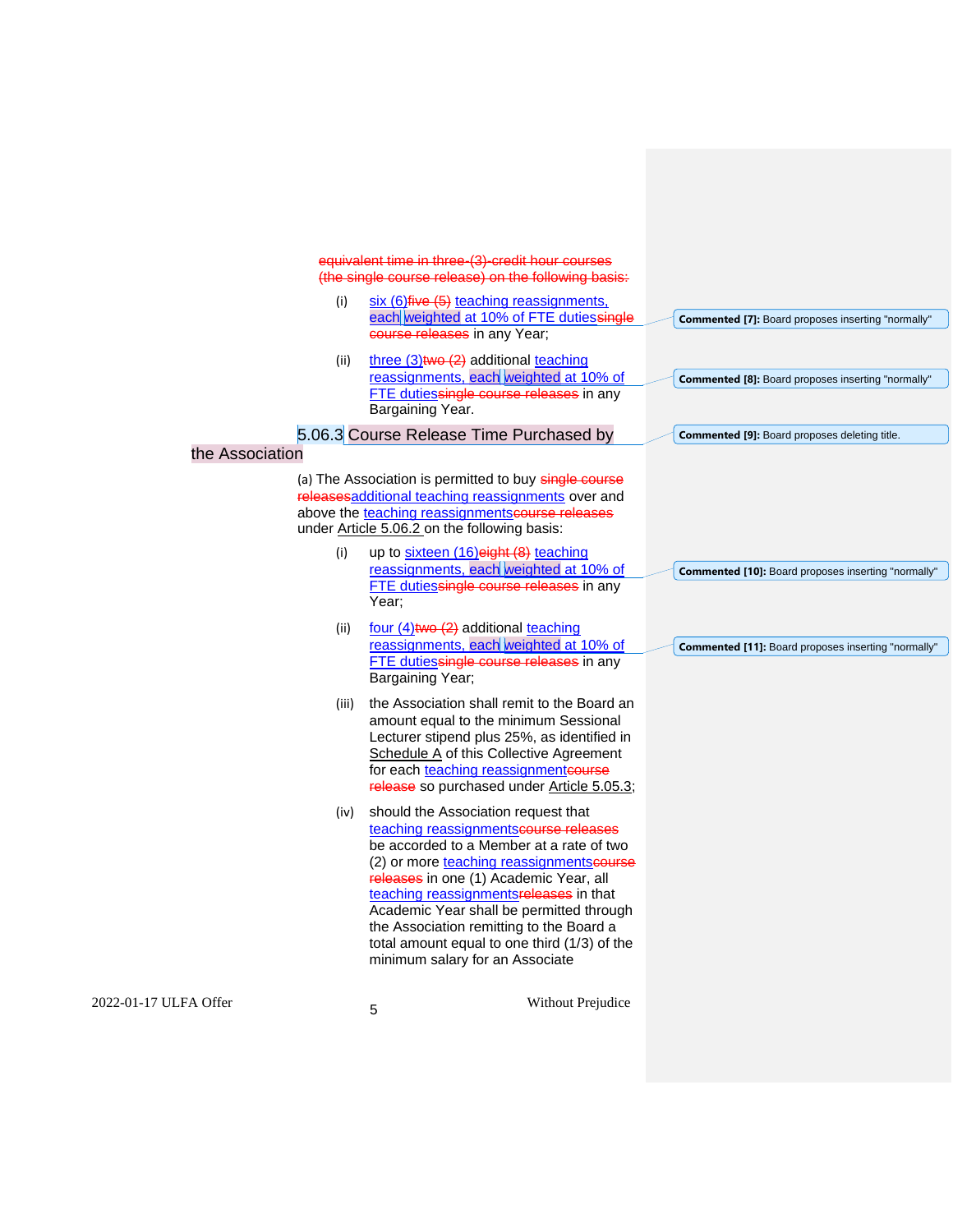Professor plus 25%, such minimum as identified in [Schedule](https://docs.google.com/document/d/1bJYgZXpS4flarYuu_4-EXofBRRKGnA_dLnidI992WPY/edit#bookmark=id.47s7l5g) A.01.1 of this Collective Agreement.

- 5.06.4 In the case of an Instructor/Academic Assistant or a Professional Librarian, a comparable proportionate reassignment of dutiesreduction in assignment or other equivalent adjustment will be made.
- 5.06.5 As soon as possible after the Association Annual General Meeting, the Association shall inform the President and the relevant supervisors of the names of the active Members who are being recommended for teaching reassignmentscourse releases and the number of those teaching reassignmentscourse releases (or their equivalent) per active Member.

## **5.07 Member Participation in Advisory Processes**

- 5.07.1 In addition to any other Association representation set out in legislation and any other Member representation, the Association shall be entitled to appoint one (1) non-voting representative Member to the University's Budget Advisory Committee, with full participatory rights and responsibilities.
- <span id="page-5-0"></span>5.07.2 Existing Association representation levels on University committees shall not be reduced (as a proportion of the committee membership) without the consent of the Association.

**Commented [12]:** Not in Board proposal.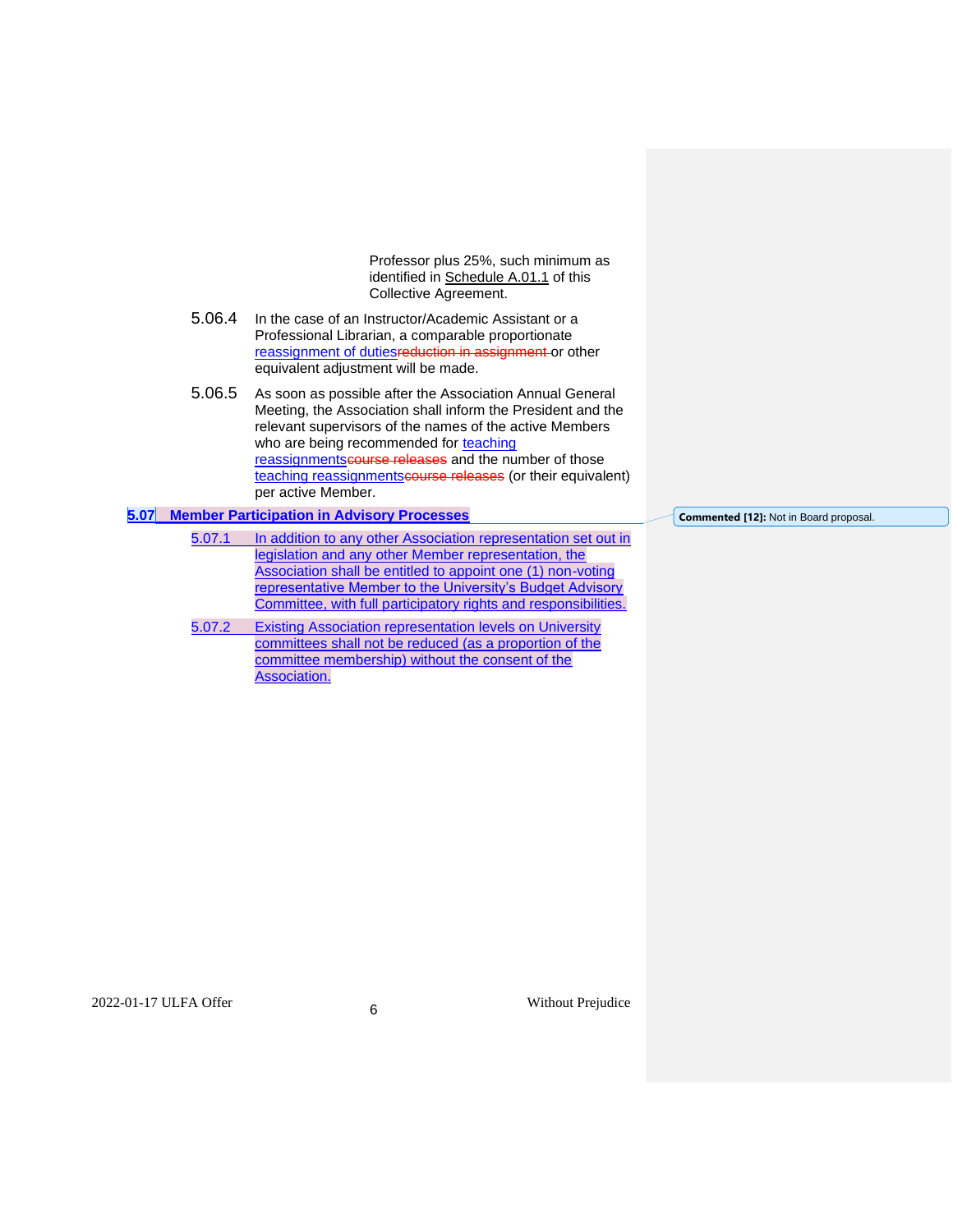# **Article 6: Communication and Information**

## **6.01 Communication between the Parties**

- 6.01.1 Except where otherwise specified in this Collective Agreement, correspondence between the Parties arising out of this Collective Agreement or incidental thereto shall pass between the President of the University and the President of the Association, or their designates.
- 6.01.2 Where written notice is called for in this Collective Agreement, email shall be deemed adequate means for correspondence between the Association and the Board for all Articles except [Articles](https://docs.google.com/document/d/1jxk3b4npaPiZjSIgVrvm1S-9Oif0nmHyzz3n9Z_Rl5g/edit#heading=h.4gjguf0) 22 (Grievance and Interpretation) and **Article 24** (Supervision and Discipline).
- 6.01.3 All communications required in [Articles](https://docs.google.com/document/d/1jxk3b4npaPiZjSIgVrvm1S-9Oif0nmHyzz3n9Z_Rl5g/edit#heading=h.4gjguf0) 22 and [24](https://docs.google.com/document/d/1jxk3b4npaPiZjSIgVrvm1S-9Oif0nmHyzz3n9Z_Rl5g/edit#heading=h.35xuupr) shall be delivered during business hours (8:30 am to 4:30 pm) in a manner that permits acknowledgement of receipt if requested or if required by this Collective Agreement.
- 6.01.4 Email (including any attachments thereto) delivered outside business hours shall be deemed to have been delivered at 8:30am on the next Working Day.
- 6.01.5 In no case may correspondence sent to the Association be used for purposes other than the administration or negotiation of this Collective Agreement, or other duties as required by legislation.

## **6.02 Distribution of the Collective Agreement**

- 6.02.1 The Board shall make available a linkable copy of the Collective Agreement at the URL stated in [Article](https://docs.google.com/document/d/1jxk3b4npaPiZjSIgVrvm1S-9Oif0nmHyzz3n9Z_Rl5g/edit#bookmark=id.1t3h5sf) 2.05, with cross-referenced links embedded, on the University website for all Members to access.
- 6.02.2 The URL of the Collective Agreement on the University website, and contact information for the Association, shall be included in all offers of appointment to prospective Members.
- 6.02.3 Amendments to this Collective Agreement outside the collective bargaining process shall be posted to the same University website on which this Collective Agreement is made available.

## **6.03 Information about Individual Active Members**

2022-01-17 ULFA Offer <sup>7</sup>

Without Prejudice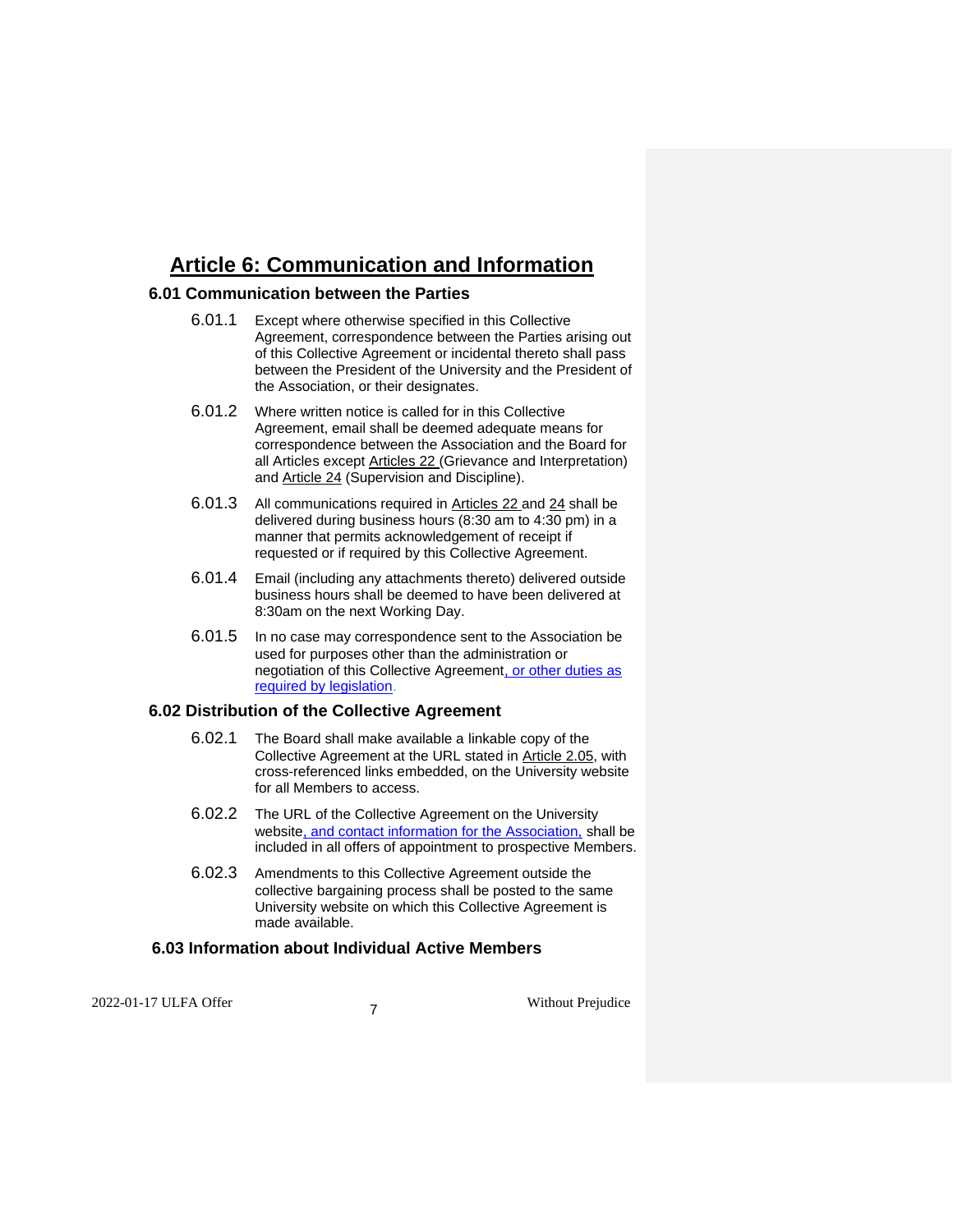| (a)                   | access for three $(3)$ years to copies of offer of<br>appointment of new Members, and of letters<br>agreeing to a change in appointment status, once<br>such appointments have been ratified by the<br>Board;                                                                        |                                                                                                                                                   |
|-----------------------|--------------------------------------------------------------------------------------------------------------------------------------------------------------------------------------------------------------------------------------------------------------------------------------|---------------------------------------------------------------------------------------------------------------------------------------------------|
| (b)                   | a list at the beginning of each Fall and Spring<br>semester and at the beginning of Summer Session<br>I, that includes the name, rank, academic unit, and<br>date of appointment of each new Member;                                                                                 | <b>Commented [14]: Board proposes "a list by October 15</b><br>for the Fall semester and by February 15 for the Spring<br>semester that includes' |
| (c)                   | a list at the beginning of each Fall and Spring<br>semester that includes the name and termination<br>date of each Member whose appointment is<br>terminated in accordance with any of the<br>termination processes described in Article 16;                                         |                                                                                                                                                   |
| (d)                   | a list, provided annually in July, that includes each<br>Member who has applied for or been awarded<br>Extension of Probation, Continuing Appointment,<br>Tenure, and/or Promotion;                                                                                                  |                                                                                                                                                   |
| (e)                   | a list, provided by October 15, February 15, and<br>June 15 of each Contract Yearannually no later<br>than October 31 of each year, with information to<br>be complete as of September 30, including the<br>following information about all active Members of<br>the Academic Staff: | <b>Commented [15]:</b> Board proposes retaining existing<br>language.                                                                             |
|                       | (i)<br>name;                                                                                                                                                                                                                                                                         |                                                                                                                                                   |
|                       | gender (as identified for Economic<br>(ii)<br>Benefits purposes);                                                                                                                                                                                                                    |                                                                                                                                                   |
|                       | any equity, diversity, or inclusion<br>(iii)<br>categories with which the Member has<br>self-identified about which information is<br>collected by the University, including but<br>not limited to those categories protected<br>by legislation;                                     | <b>Commented [16]: Board proposes "Human Resources"</b><br><b>Commented [17]:</b> Board proposes adding, "subject to                              |
|                       | date of birth;<br>(iv)                                                                                                                                                                                                                                                               | Members' consent"                                                                                                                                 |
|                       | current home contact information (address<br>(v)<br>and phone);                                                                                                                                                                                                                      |                                                                                                                                                   |
| 2022-01-17 ULFA Offer | Without Prejudice<br>8                                                                                                                                                                                                                                                               |                                                                                                                                                   |

**Commented [13]:** Board proposes "Board"

6.03.1 The President shall make available to the Association, in electronic format, the following information: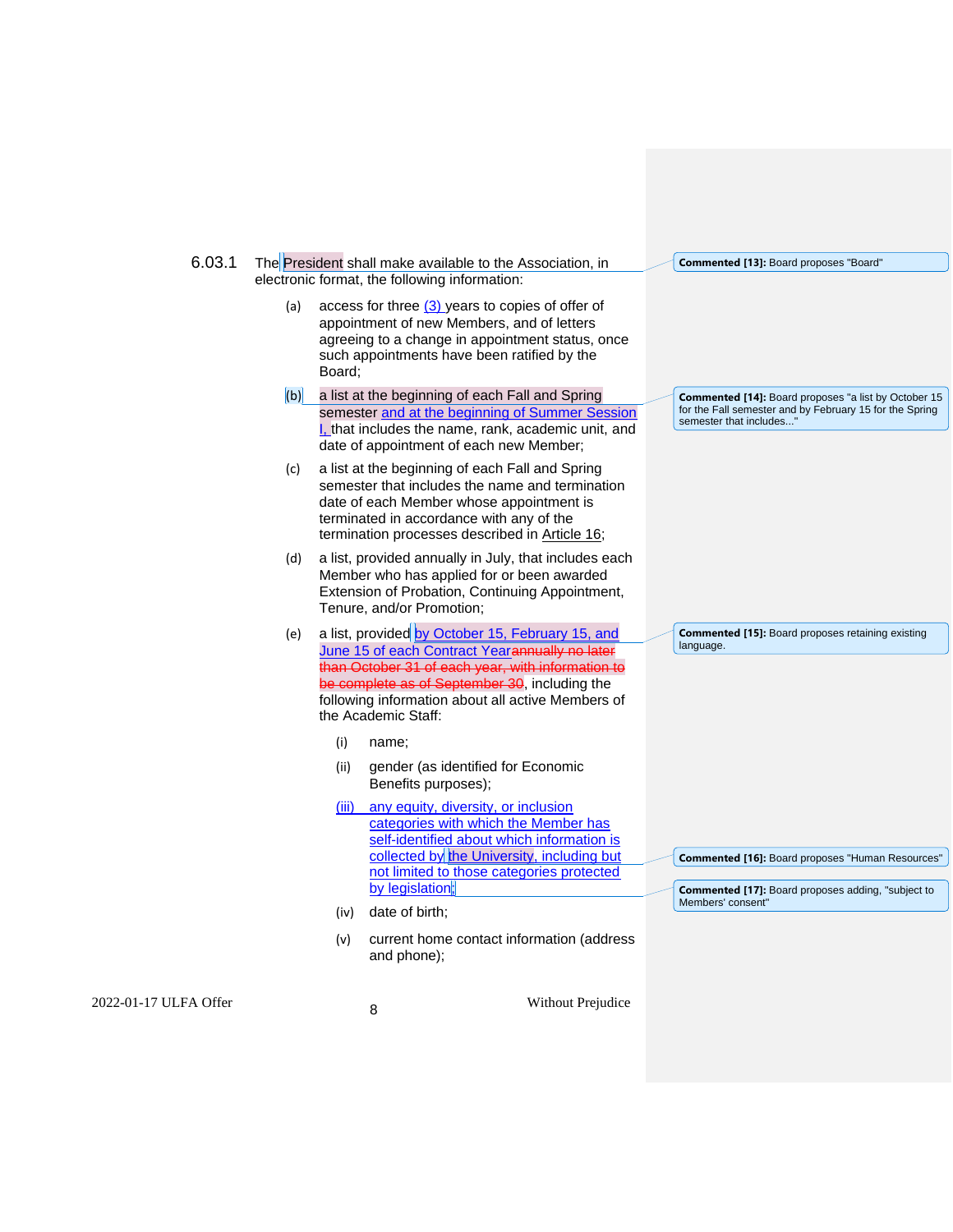#### (vi) Member's University email address;

- (vii) start date of current appointment;
- (viii) end date of Term, Probationary, or Sessional Lecturer appointment;
- (ix) appointment category;
- (x) rank/position;
- (xi) Faculty/Library/Department;
- (xii) full-time or part-time equivalence for Members other than Sessional Lecturers;
- (xiii) Academic Career Years (if applicable);
- (xiv) the number of years accumulated towards the maximum for Term Appointment (as identified in Article [18.01.1\(b\)\(i\);](https://docs.google.com/document/d/1jxk3b4npaPiZjSIgVrvm1S-9Oif0nmHyzz3n9Z_Rl5g/edit#bookmark=id.356xmb2)
- (xv) reason for Term Appointment (pursuant to Article [18.01.1\(a\)](https://docs.google.com/document/d/1jxk3b4npaPiZjSIgVrvm1S-9Oif0nmHyzz3n9Z_Rl5g/edit#bookmark=id.l7a3n9) or for Sessional Lecturer appointment (pursuant to Article [34.01.2\)](https://docs.google.com/document/d/1jxk3b4npaPiZjSIgVrvm1S-9Oif0nmHyzz3n9Z_Rl5g/edit#bookmark=id.42nnq3z);
- (xvi) salary;
- (xvii) dues paid on the Member's behalf to the Association; and
- (xviii) benefits category broken down by single or family coverage.
- (f) A list, provided annually no later than October 31 of each year, with information to be complete as of September 30, containing the following information in aggregate form:
	- (i) the number of credit hours taught in each semester:
		- *[a]* by course level (1000-level through to graduate level);
		- [b] by appointment category (Faculty Member, Professional Librarian, Instructor/Academic Assistant and Term/Sessional Lecturer); and
		- *[c]* by Faculty/Library.

2022-01-17 ULFA Offer <sup>9</sup>

Without Prejudice

**Commented [18]:** Board does not include this change.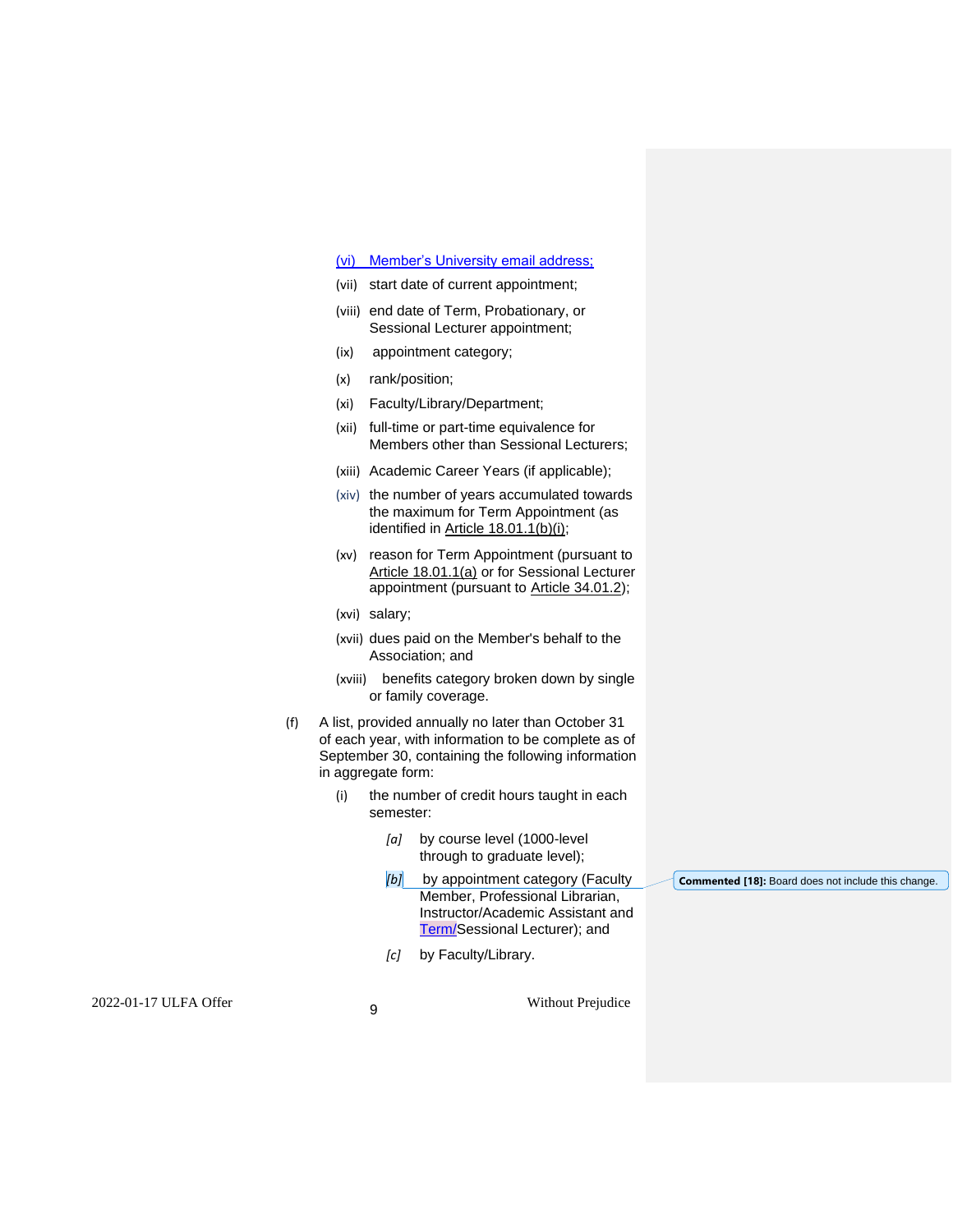## **6.04 Provision of Information for Inactive Members**

- 6.04.1 The President shall provide to the Association, in electronic format, at the beginning of each Fall and Spring semester and at the beginning of Summer Session I, on an annual basis no later than October 31 of each year, with information to be complete as of September 30, a list of Inactive Members that includes the following information:
	- (a) name;
	- (b) inactive Member designation start date;
	- (c) inactive Member designation end date;
	- (d) dues paid on his/hertheir behalf to the Association.

#### **6.05 Information about Assignment of Duties and Workload Equity**

| ⊏quity |       |                                                                                                                                                                                                              |                                                                        |
|--------|-------|--------------------------------------------------------------------------------------------------------------------------------------------------------------------------------------------------------------|------------------------------------------------------------------------|
| 6.05.1 |       | Each Dean shall provide to the Association, in electronic<br>format, on an annual basis no later than October 31 of each                                                                                     | Commented [21]: Board proposes "The Provost or<br>designate"           |
|        | year: |                                                                                                                                                                                                              |                                                                        |
|        | (a)   | Any policies or procedures relating to assignment<br>of duties that may have been established under                                                                                                          | Commented [22]: Board proposes "procedures, or<br>quidelines relating" |
|        |       | Article 13.03:                                                                                                                                                                                               |                                                                        |
|        | (b)   | An explanation of any guidelines the Dean is using<br>to ensure the equivalence of workload between                                                                                                          | <b>Commented [23]:</b> Board proposal does not include<br>this.        |
|        |       | Members (as required under Article 13.03.2).                                                                                                                                                                 |                                                                        |
|        |       | 6.06 Protection and Use of Data Provided for the<br><b>Administration of the Collective Agreement</b>                                                                                                        |                                                                        |
| 6.06.1 |       | The Association agrees to respect the confidentiality of<br>personal information and the privacy of Members, and<br>and depute home these followses with a compact and has the collect with a first starting |                                                                        |

**Commented [19]:** Board proposes "Board" **Commented [20]:** Board proposes retaining existing

language.

- undertakes that information received by the Association for the administration of the Collective Agreement shall not be published or otherwise used in ways that could result in the identification of individual Members' information beyond purposes necessary for the administration of this Collective Agreement.
- 6.06.2 Personal information provided by the Board shall be maintained and used by the Association only for the purposes of operating the Association in accordance with the provisions of the *Post-Secondary Learning Act*, the *Code*,

2022-01-17 ULFA Offer 10 10 Without Prejudice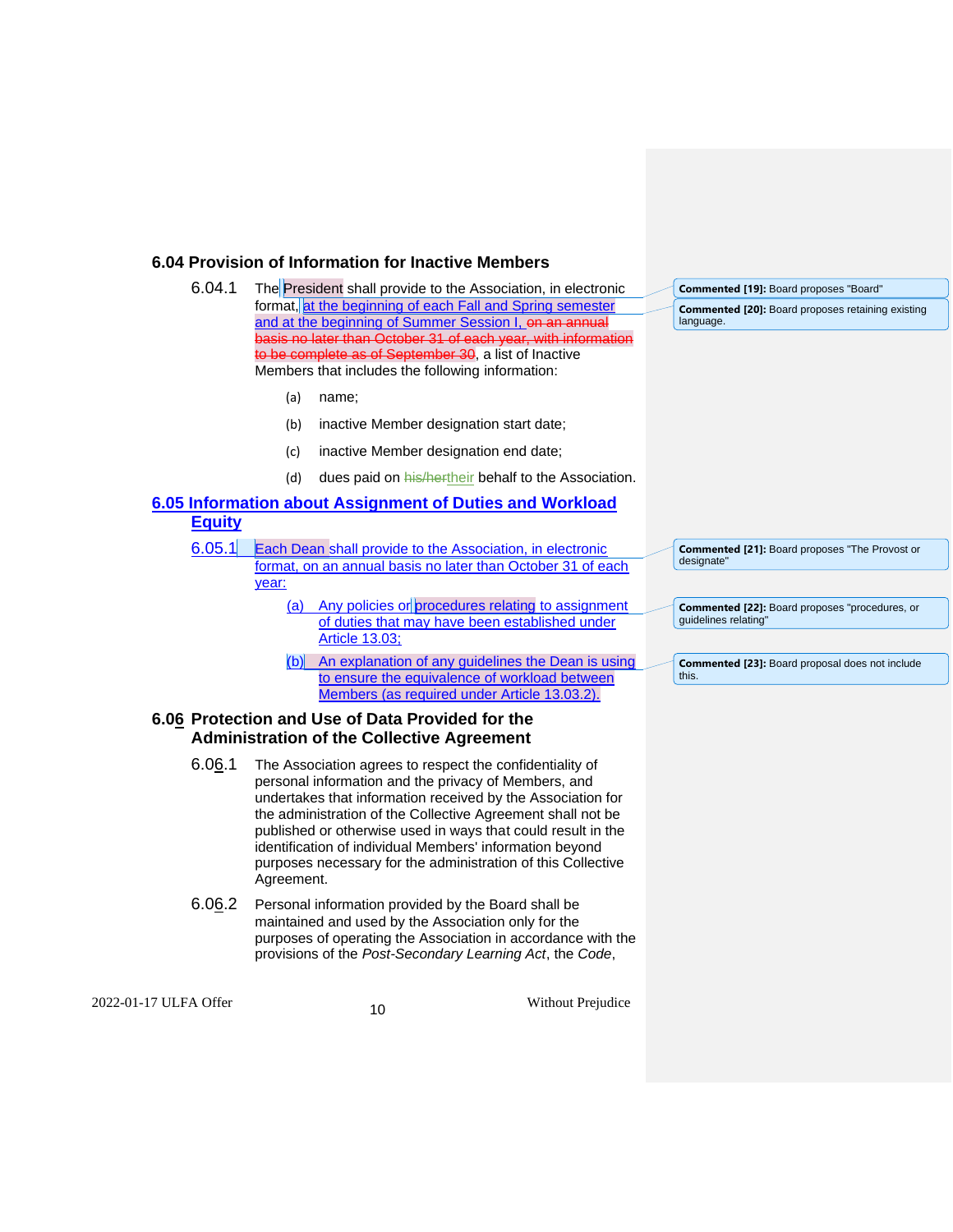the *Freedom of Information and Protection of Privacy Act*, this Collective Agreement, and any other applicable Provincial or Federal legislation.

- 6.06.3 The Association will maintain in a secure manner personal information provided by the Board.
- 6.06.4 Prior to disposal of any media containing personal information provided by the Board, the Association will ensure that the personal information has been erased or destroyed.

**6.07** In the event of unauthorized access to or disclosure of personal Member data, the Parties shall:

- 6.07.1 inform each other as soon as is practicable upon discovery of the unauthorized access or disclosure;
- 6.07.2 work to discover and limit the source and extent of the unauthorized access; and
- 6.07.3 work to recover any lost data and prevent future unauthorized access or disclosure.

## <span id="page-10-0"></span>**6.08 Requests for Additional Information**

- 6.08.1 The President shall make available to the Association, upon written request and within a reasonable time, information on Members not provided in [Article](#page-5-0) 6.
- 6.08.2 Article [6.08.1](#page-10-0) shall not be construed to require the President to compile information in the form requested if such data are not already compiled in the form requested, or to supply any confidential information, beyond what is required for the administration of this Collective Agreement.

## **6.09 Anomalies**

6.09.1 The Association may request a meeting to discuss the information provided in [Article](#page-5-0) 6 with a view to identifying any anomalies and responding to any concerns.

**.**

**Commented [24]:** Board proposes "Board"

**Commented [25]:** Board proposes "Board"

**Commented [26]:** The Board's proposal contained a Memorandum of Understanding about Academic Instruction involving Partnerships with Organisations Involved in Student Recruitment. This is not included in ULFA's proposal.

2022-01-17 ULFA Offer 11 1 Without Prejudice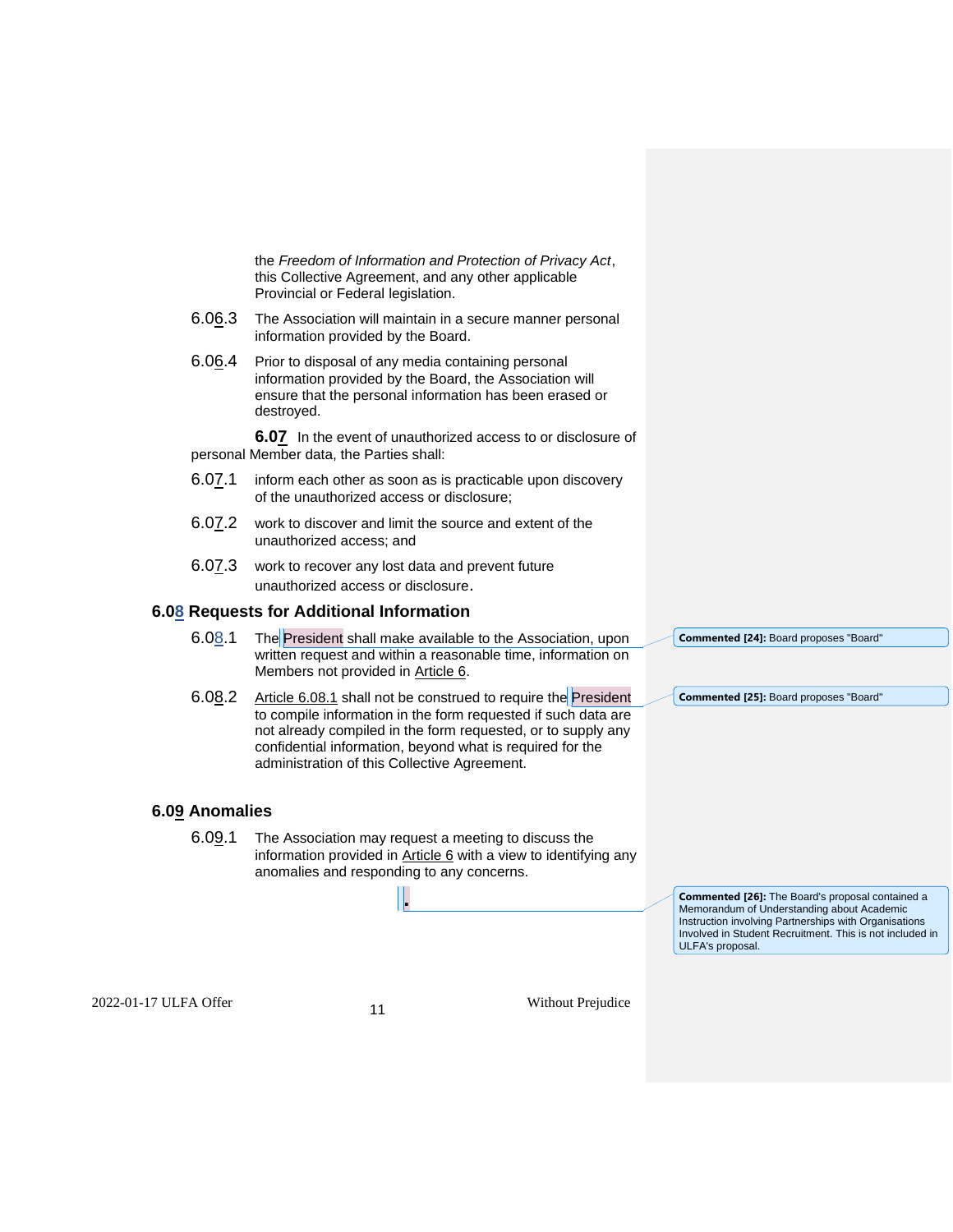# **Schedule A: Salary Schedules and Stipends**

## **A.01 Salary Schedules and Stipends (July 1, 202018 to June 30, 20240)**

|        | Years 1 and 2                     | Minimum    | Maximum      | Career        | Merit Pool   |
|--------|-----------------------------------|------------|--------------|---------------|--------------|
|        | Effective July 1, 202018 to March |            |              | Progress      | Contribution |
|        | 31, 2023 Hune 30, 2019            |            |              | Increment per | per Member   |
|        |                                   |            |              | Member        |              |
| A.01.1 | <b>FACULTY MEMBERS</b>            |            |              |               |              |
|        | <b>Assistant Professor</b>        | \$70,000   |              | \$2,600       | \$625        |
|        | Associate Professor               | \$85,000   |              | \$2,600       | \$625        |
|        | Professor                         | \$110,000  |              | \$2,600       | \$625        |
| A.01.2 | PROFESSIONAL LIBRARIANS           |            |              |               |              |
|        |                                   |            |              |               |              |
|        | Librarian Grade II                | \$70,000   |              | \$2,600       | \$625        |
|        | Librarian Grade III               | \$85,000   |              | \$2,600       | \$625        |
|        | Librarian Grade IV                | \$110,000  |              | \$2,600       | \$625        |
| A.01.3 | INSTRUCTORS/ACADEMIC              |            |              |               |              |
|        | <b>ASSISTANTS</b>                 |            |              |               |              |
|        | Instructor/Academic Assistant I   | \$53,000   | \$112,303.86 |               | \$2,800      |
|        | Instructor/Academic Assistant II  | \$58,000   | \$119,443.32 |               | \$2,800      |
|        | Instructor/Academic Assistant III | \$63,000   | \$126,587.90 |               | \$2,800      |
|        |                                   |            |              |               |              |
| A.01.4 | Year 1 Effective May 1, 2018 to   | Minimum    |              |               |              |
|        | June 30, 2019                     | Stipend    |              |               |              |
|        | <b>Sessional Lecturers</b>        | per course |              |               |              |
|        | Sessional Lecturer I              | \$6,212    |              |               |              |
|        | Sessional Lecturer II             | \$6,500    |              |               |              |
|        |                                   |            |              |               |              |

**Commented [27]:** Not in Board proposal.

2022-01-17 ULFA Offer 12 12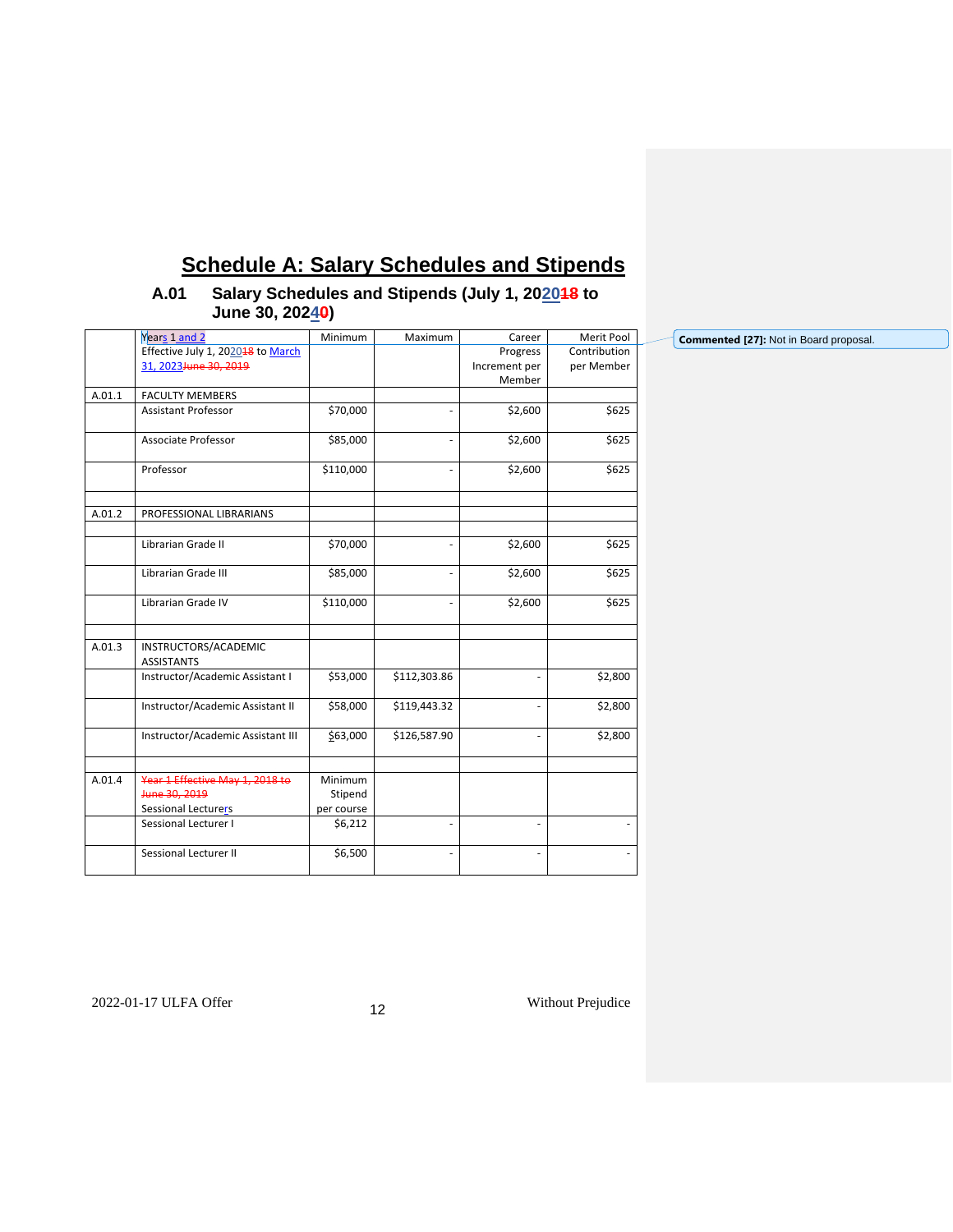|        | Year 3 (last part of)                | Minimum    | Maximum      | Career         | Merit Pool   |
|--------|--------------------------------------|------------|--------------|----------------|--------------|
|        | Effective April 1, 2023 July 1, 2018 |            |              | Progress       | Contribution |
|        | to November 30, 2023 June 30,        |            |              | Increment per  | per Member   |
|        | 2019                                 |            |              | Member         |              |
| A.01.1 | <b>FACULTY MEMBERS</b>               |            |              |                |              |
|        | <b>Assistant Professor</b>           | \$70,000   |              | \$2,600        | \$625        |
|        |                                      | 70,875     |              |                |              |
|        | Associate Professor                  | \$85,000   |              | \$2,600        | \$625        |
|        |                                      | 86,063     |              |                |              |
|        | Professor                            | \$440,000  |              | \$2,600        | \$625        |
|        |                                      | 111,375    |              |                |              |
| A.01.2 | PROFESSIONAL LIBRARIANS              |            |              |                |              |
|        | Librarian Grade II                   | \$70,000   |              | \$2,600        | \$625        |
|        |                                      | 70,875     |              |                |              |
|        | Librarian Grade III                  | \$85,000   |              | \$2,600        | \$625        |
|        |                                      | 86,063     |              |                |              |
|        | Librarian Grade IV                   | \$440,000  |              | \$2,600        | \$625        |
|        |                                      | 111,375    |              |                |              |
| A.01.3 | INSTRUCTORS/ACADEMIC                 |            |              |                |              |
|        | <b>ASSISTANTS</b>                    |            |              |                |              |
|        | Instructor/Academic Assistant I      | \$53,000   | \$442,303.86 |                | \$2,800      |
|        |                                      | 53,663     | 113,708      |                |              |
|        | Instructor/Academic Assistant II     | \$58,000   | \$449,443.32 |                | \$2,800      |
|        |                                      | 58,725     | 120,936      |                |              |
|        | Instructor/Academic Assistant III    | \$63,000   | \$426,587.90 |                | \$2,800      |
|        |                                      | 63,788     | 128,170      |                |              |
| A.01.4 | Year 1 Effective May 1, 2018 to      | Minimum    |              |                |              |
|        | June 30, 2019                        | Stipend    |              |                |              |
|        | Sessional Lecturers                  | per course |              |                |              |
|        | Sessional Lecturer I                 | 56,212     | ÷.           | $\blacksquare$ |              |
|        |                                      | 6,290      |              |                |              |
|        | Sessional Lecturer II                | \$6,500    | ä,           | ÷,             | ä,           |
|        |                                      | 6,581      |              |                |              |

**Commented [28]:** Not included in Board proposal.

2022-01-17 ULFA Offer 13 13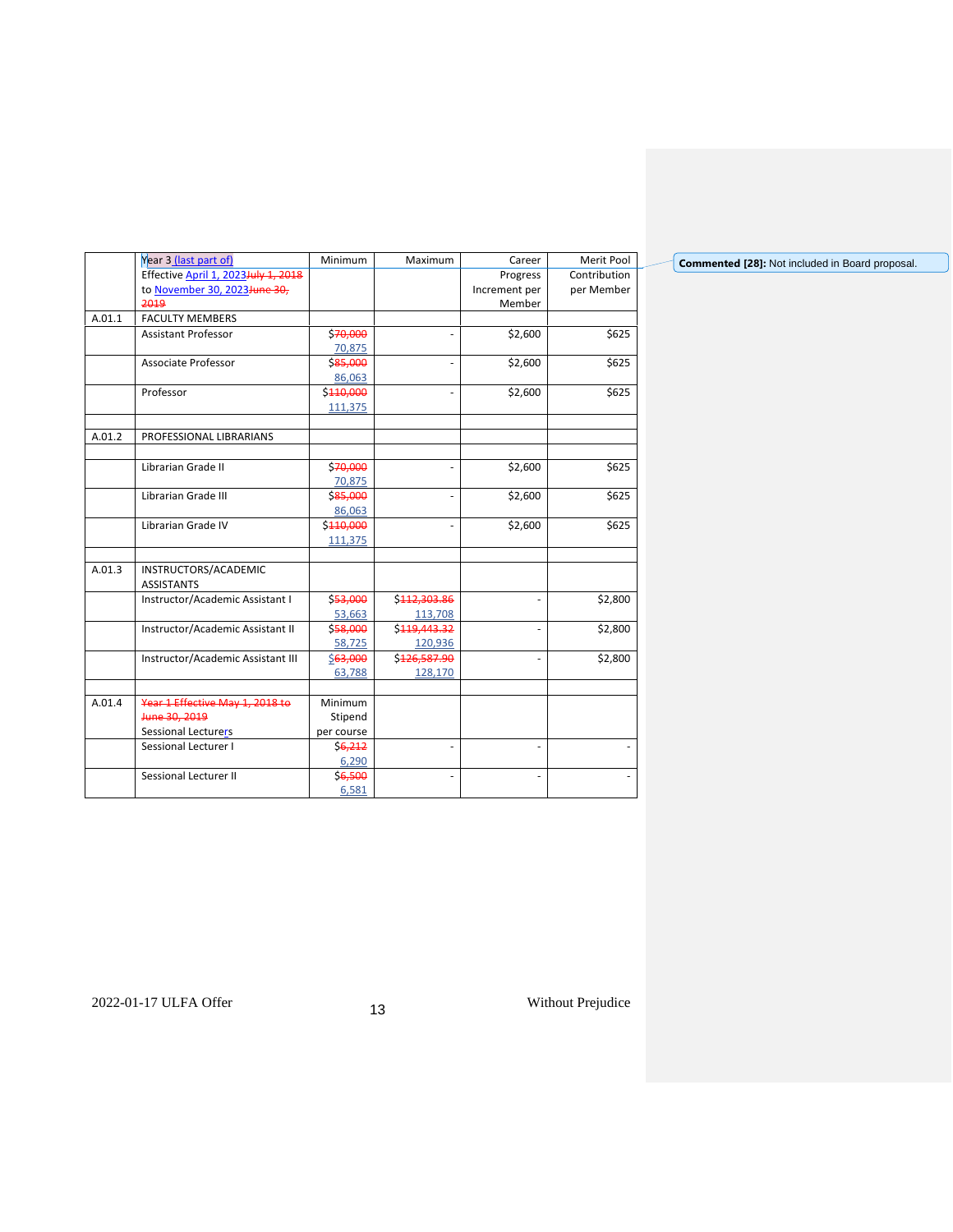|        | Year 4 (late)                     | Minimum                        | Maximum                 | Career                  | Merit Pool   |
|--------|-----------------------------------|--------------------------------|-------------------------|-------------------------|--------------|
|        | Effective December 1, 2023 Huly   |                                |                         | Progress                | Contribution |
|        | 1, 2019 to June 30, 20240         |                                |                         | Increment per<br>Member | per Member   |
| A.01.1 | <b>FACULTY MEMBERS</b>            |                                |                         |                         |              |
|        | <b>Assistant Professor</b>        | \$70,000                       |                         | \$2,600                 | \$625        |
|        |                                   | 72,647                         |                         |                         |              |
|        |                                   | or                             |                         |                         |              |
|        |                                   | 73,001*                        |                         |                         |              |
|        | Associate Professor               | \$85,000                       |                         | \$2,600                 | \$625        |
|        |                                   | 88,215                         |                         |                         |              |
|        |                                   | <u>or</u><br>88,645*           |                         |                         |              |
|        | Professor                         | \$440,000                      |                         | \$2,600                 | \$625        |
|        |                                   | 114,159                        |                         |                         |              |
|        |                                   | <u>or</u>                      |                         |                         |              |
|        |                                   | 114,716*                       |                         |                         |              |
|        |                                   |                                |                         |                         |              |
| A.01.2 | PROFESSIONAL LIBRARIANS           |                                |                         |                         |              |
|        |                                   |                                |                         |                         |              |
|        | Librarian Grade II                | \$70,000                       |                         | \$2,600                 | \$625        |
|        |                                   | 72,647                         |                         |                         |              |
|        |                                   | or                             |                         |                         |              |
|        |                                   | 73,001*                        |                         |                         |              |
|        | Librarian Grade III               | \$ <del>85,000</del><br>88,215 |                         | \$2,600                 | \$625        |
|        |                                   | or                             |                         |                         |              |
|        |                                   | 88,645*                        |                         |                         |              |
|        | Librarian Grade IV                | \$410,000                      | ä,                      | \$2,600                 | \$625        |
|        |                                   | 114,159                        |                         |                         |              |
|        |                                   | or                             |                         |                         |              |
|        |                                   | 114,716*                       |                         |                         |              |
|        |                                   |                                |                         |                         |              |
| A.01.3 | INSTRUCTORS/ACADEMIC              |                                |                         |                         |              |
|        | <b>ASSISTANTS</b>                 |                                |                         |                         |              |
|        | Instructor/Academic Assistant I   | \$53,000<br>55,005             | \$442.303.86<br>116,551 |                         | \$2,800      |
|        |                                   | <u>or</u>                      | or 117,119*             |                         |              |
|        |                                   | $55,273*$                      |                         |                         |              |
|        | Instructor/Academic Assistant II  | \$58,000                       | \$119,443.32            |                         | \$2,800      |
|        |                                   | 60,193                         | 123,959                 |                         |              |
|        |                                   | or                             | or 124,564*             |                         |              |
|        |                                   | 60,487*                        |                         |                         |              |
|        | Instructor/Academic Assistant III | \$63,000                       | \$426,587.90            | L,                      | \$2,800      |
|        |                                   | 65,382                         | 131,374                 |                         |              |
|        |                                   | or                             | or 132,015*             |                         |              |
|        |                                   | 65,702*                        |                         |                         |              |
|        |                                   |                                |                         |                         |              |

**Commented [29]:** Not included in Board proposal.

**Commented [30]:** Board values in this final chart reflect an increase of 1.5% rather than 2.5%, and do not include the values that would result under Gain Sharing.

2022-01-17 ULFA Offer 14 14 Without Prejudice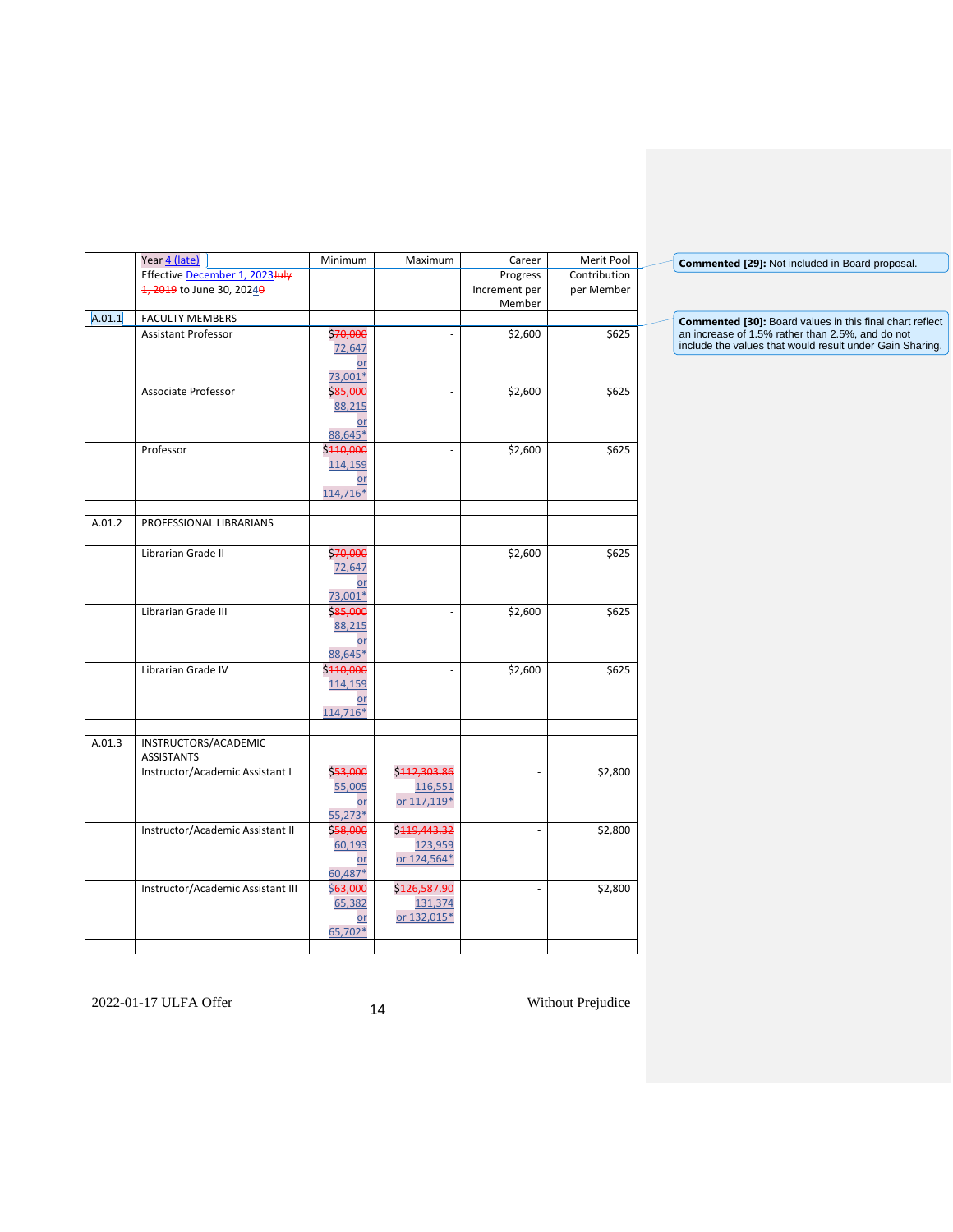| A.01.4 | Year 1 Effective May 1, 2018 to | Minimum    |  |  |
|--------|---------------------------------|------------|--|--|
|        | June 30, 2019                   | Stipend    |  |  |
|        | Sessional Lecturers             | per course |  |  |
|        | Sessional Lecturer I            | \$6,212    |  |  |
|        |                                 | 6,447      |  |  |
|        |                                 | or 6,479*  |  |  |
|        | Sessional Lecturer II           | \$6,500    |  |  |
|        |                                 | 6,746      |  |  |
|        |                                 | or 6.778*  |  |  |

 $*$  values if Gain Sharing applies.

**Commented [31]:** Not in Board proposal.

- A.01.5 When a Cost of Living Adjustment (COLA) increase is applied to a Member's salary as per [Schedule](#page-14-0) A.02, salary range maxima shall be increased by the adjustments calculated as per [Schedule](#page-14-0) A.02.
- A.01.6 When a salary schedule adjustment is authorized, each Member whose salary, after the addition of any applicable salary increments, is less than the newly established minimum salary for their rank, shall receive an increase to this minimum salary.
- A.01.7 The rate for Sessional Lecturer course stipends will be at least the minimum stipend exclusive of vacation pay, holiday pay and other statutory benefits, the exact amount to be negotiated by the Dean and the Sessional Lecturer.
- <span id="page-14-1"></span>A.01.8 For each year in which an Instructor/Academic Assistant receives a merit score that would result in a salary increase that exceeds the maximum amount for his/her rank, the Board will pay the Instructor/Academic Assistant a non-base, non-recurring merit amount calculated in the following way. After merit increments have been paid out from the merit pools and fund under Articles 31.05.2 and 31.06.3, any residual amount remaining in the merit pools and fund shall be paid out to the Members identified in Article 31.06.2 in proportion to each Instructor/Academic Assistant's performance rating.

## <span id="page-14-0"></span>**A.02 Cost of Living Adjustment (COLA)**

A.02.1 Effective July 1st of each year for the period July 1, 202048 to March 31 June 30, 20230, noany COLA increase provided

2022-01-17 ULFA Offer 15 15 Without Prejudice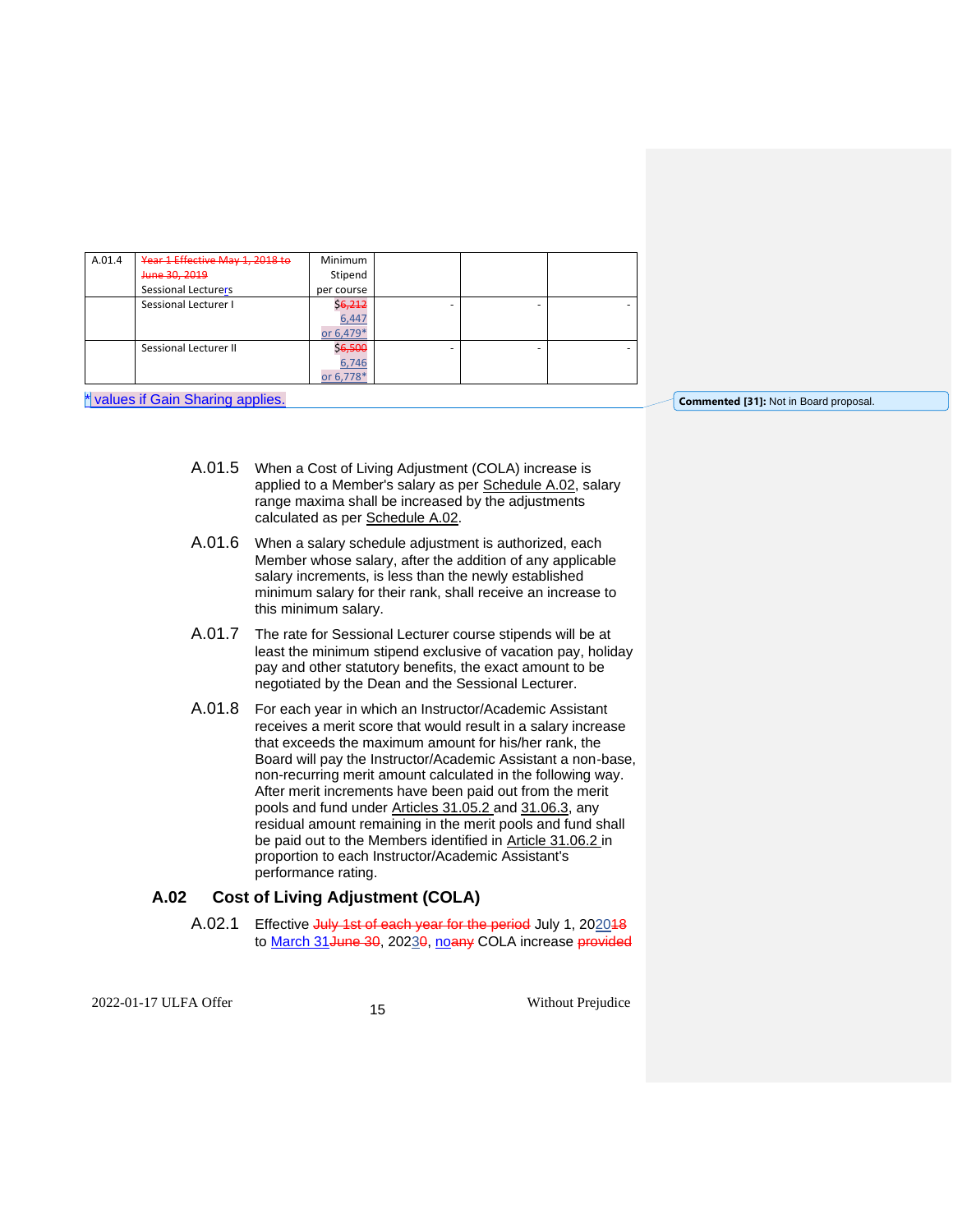for in this Schedule will be applied to any each Member's prior June 30th salary.

- A.02.2 Effective April<del>July</del> 1st, 202348, an increase of 1.250% will be applied to each Member's prior March 31st June 30th salary.
- A.02.3 Effective December July 1st, 202349, an increase of 2.50% will be applied to each Member's prior November June 30th salary.
- A.02.4 Effective February 29, 2024, an increase of 0.5% will be applied, retroactive to each Member's prior December 1st salary, subject to Gain Sharing conditions to be determined by the Government of Alberta.

Gain Sharing: Provided that the "Average of all Private Forecasts for Alberta's Real GDP" for the 2023 Calendar Year is at or above 2.7% as of February of 2024, then

Gain Sharing applies. All adjustments due to Gain Sharing are retroactive to December 1, 2023, or to an employee's start date if hired after December 1, 2023.

- "Average of all Private Forecasts for Alberta's Real GDP" for the 2023 Calendar Year is a simple average of Alberta's Real GDP for 2023 across the following independent forecasting institutions:
- Conference Board of Canada, Stokes Economics, BMO Capital Markets, CIBC World Markets, Laurentian Bank, National Bank, RBC Royal Bank, Scotiabank, TD Bank.
- The most recent publicly available forecast for Alberta's Real GDP for 2023 will be sourced from each institution at the time the payout determination is made in February 2024.

**Commented [32]:** Board proposal says "a COLA increase"

**Commented [33]:** Board proposal says "a COLA increase"

**Commented [34]:** Board proposal is 1.5%

**Commented [35]:** Board proposal says "a COLA increase"

**Commented [36]:** ULFA has omitted some unessential details: "Alberta's 20-year average (2000-2019) of Real Gross Domestic Product (GDP) is 2.7%."

**Commented [37]:** Because ULFA included Gain Sharing in the table, details included in the Board proposal were not needed here: "Salary ranges in Schedule A shall receive an additional 0.5% increase retroactive to December 1, 2023; Employees shall receive an additional 0.5% increase to salaries retroactive to December 1, 2023, or retroactive to an employee's start date if hired after December 1, 2023." The increase to salaries is already mentioned above.

**Commented [38]:** Board proposal "would be"

**Commented [39]:** Board proposal "would"

**Commented [40]:** Board proposal "would be"

A.02.5 Any COLA will be applied prior to any career progress or merit increment.

## **A.03 Stipends**

2022-01-17 ULFA Offer 16 16 16 Without Prejudice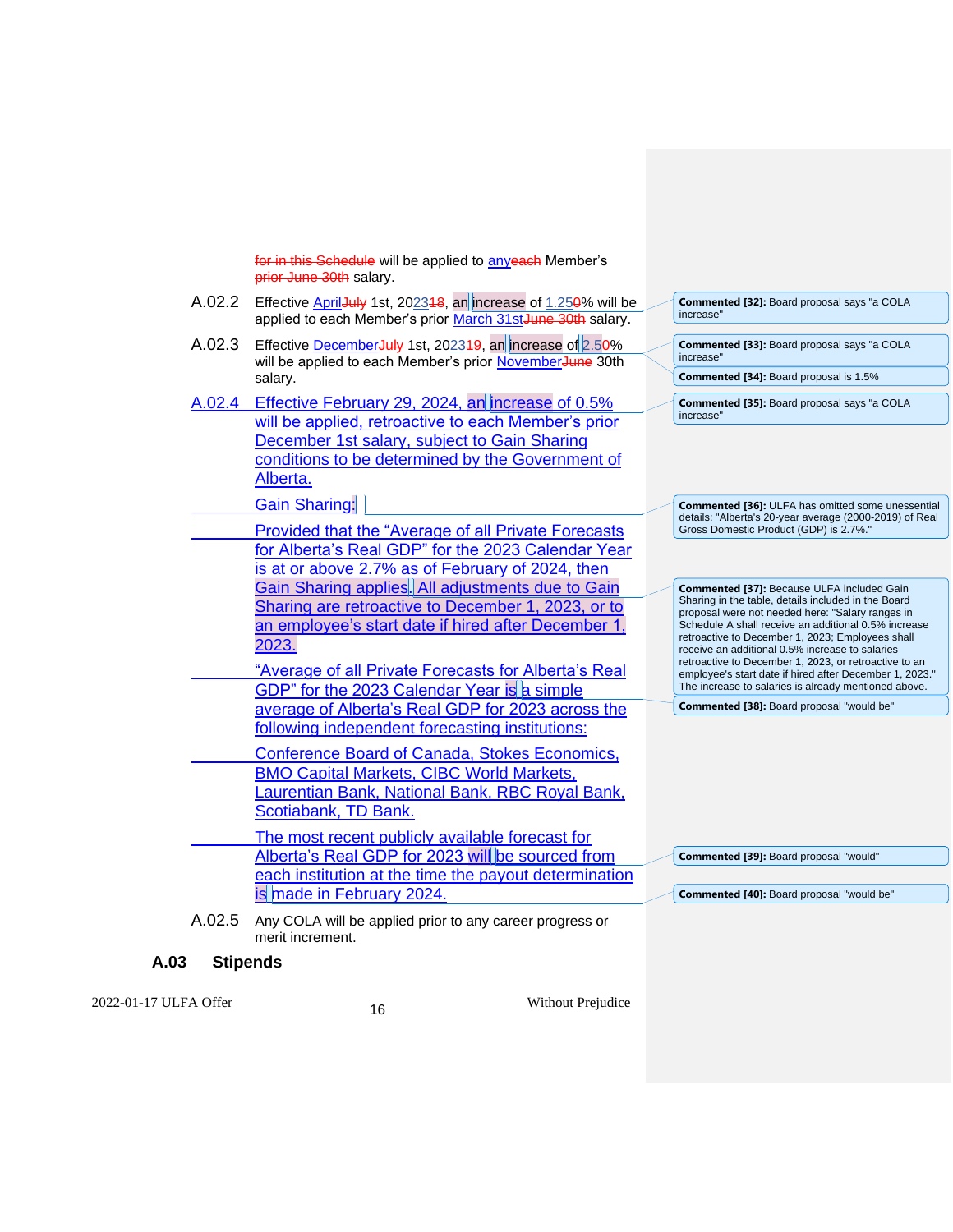## A.03.1 Stipend for Article 10 Courses

- (a) Minimum of \$5,200 per semester course.
- (b) Travel time allowance of \$10.00 per hour of travel time required to reach destination and return to campus.
- (c) Ten percent (10%) of a stipend is paid to the Member in the event the course or program is cancelled.

## A.03.2 Sessional Lecturer Stipends in the Event of Course **Cancellation**

(a) Ten per cent (10%) of the stipend agreed upon and declared within the letter of appointment shall be paid to the Sessional Lecturer in the event the course is cancelled.

## **A.04 Part Time**

A.04.1 Salary shall be proportional to the salary which would have been paid had the Member been employed on a full load basis.

## **A.05 Career Progress Increments**

- A.05.1 Effective June  $30<sup>th</sup>$  of each year for the period July 1, 202048 to June 30, 2024<sup>0</sup>, a career progress increment will be applied to each Faculty Member's/Professional Librarian's salary in accordance with Article 21.06 and Article 31.04. Any COLA will be applied to the Faculty Member's/Professional Librarian's prior June 30th salary before the career progress increment is applied.
- <span id="page-16-0"></span>A.05.2 In the event that negotiations to renew this Collective Agreement have not concluded by June 30, 20254 a career progress increment will be applied to each Faculty Member's/Professional Librarian's salary in accordance with Article 21.07 and Article 31.04, in consideration that such career progress increment relates to performance for the evaluation period up to and including June 30, 20240. No further career progress increments nor COLA will be applied to such Members' salaries at such time or thereafter under the terms of this Collective Agreement, these being matters for negotiation after this Collective Agreement expires.

**Commented [41]:** Board proposal deletes this.

2022-01-17 ULFA Offer 17 17 Without Prejudice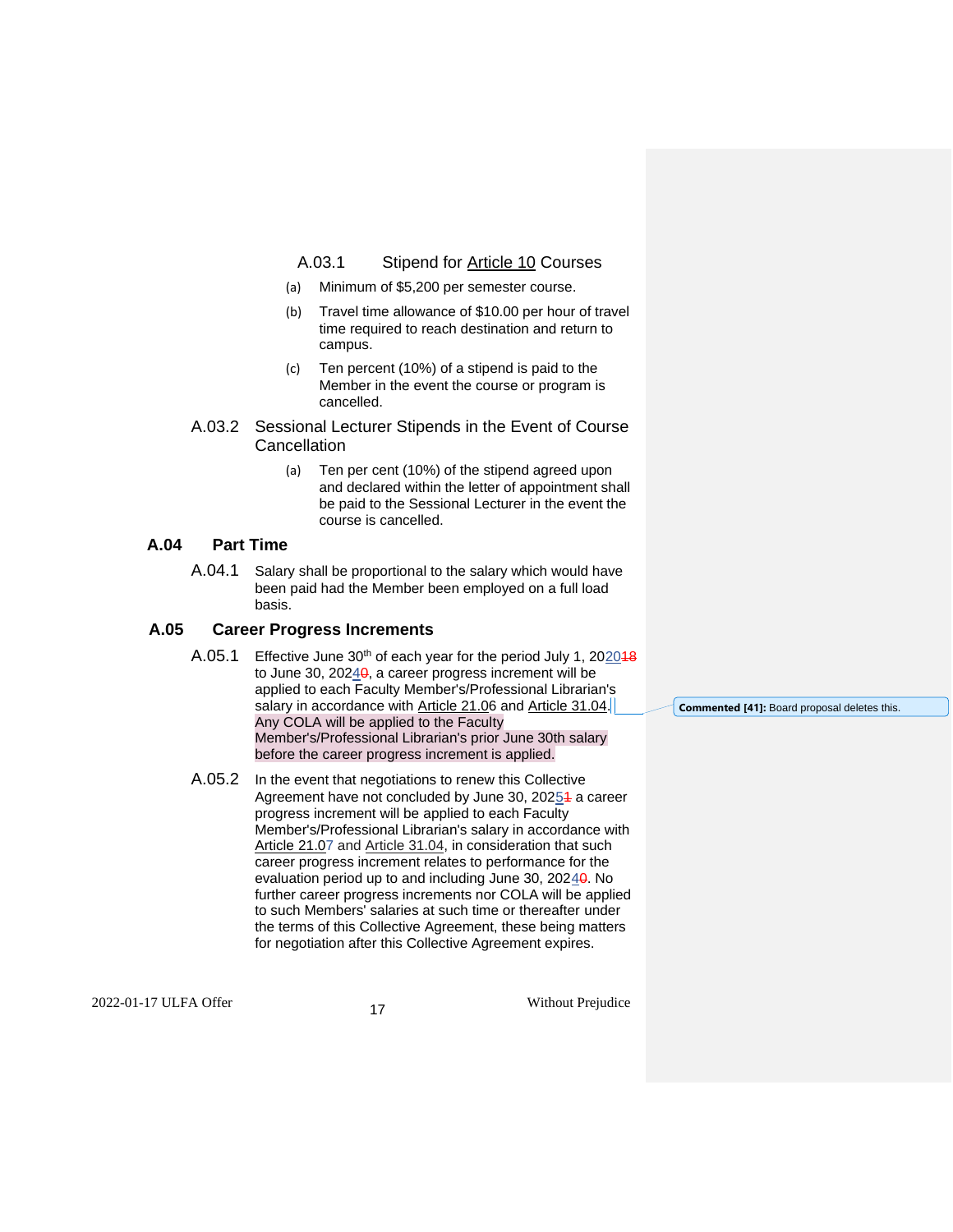## **A.06 Merit Increments**

- A.06.1 Effective June 30 of each year for the period July 1, 202048 to June 30, 2024<sub>0</sub>, a merit increment will be applied to each Faculty Member's/Professional Librarian's salary in accordance with Article 21.06.1 and Article 31.05; and to each Instructor's/Academic Assistant's salary in accordance with Article 15.05, Article 31.06, Article 31.07, and [Schedule](#page-14-1) A.01.[8.](#page-14-1) Any COLA will be applied to the Member's prior June 30th salary before the merit increment is applied.
- <span id="page-17-0"></span>A.06.2 In the event that negotiations to renew this Collective Agreement have not concluded by June 30, 20254 a merit increment will be applied to each Faculty Member's/Professional Librarian's salary in accordance with Articles 21.06.1 and 31.05; and to each Instructor's/Academic Assistant's salary in accordance with Article 15.05, Article 31.06, Article 31.07, and [Schedule](#page-14-1) A.01.8, in consideration that such merit increment relates to performance for the evaluation period up to and including June 30, 20240. No further merit increments nor COLA will be applied to such Members' salaries at such time or thereafter under the terms of this Collective Agreement, these being matters for negotiation after this Collective Agreement expires.

## **A.07 COLA, Career Progress Increments and Merit Increments Applicable to Term of Agreement Only**

- A.07.1 For clarity, entitlement to adjustments to salary through COLA as set out in this Schedule shall not extend beyond the terms of this Collective Agreement so as to give rise to further COLA to any Member's salary after June 30, 20240.
- <span id="page-17-1"></span>A.07.2 For clarity, entitlements to adjustments to salary identified in [Schedule](#page-16-0) A.05.2 and [Schedule](#page-17-0) A.06.2 through career progress increments and merit increments are made in recognition that the evaluation of performance for such increments relates to duties performed during the term of this Collective Agreement, from July 1, 202048 to June 30, 20240.

**Commented [42]:** Board proposal also includes "Instructor/Academic Assistant" here

**Commented [43]:** Board proposal repeats "Instructor/Academic Assistant" twice here.

**Commented [44]:** Board proposal deletes this.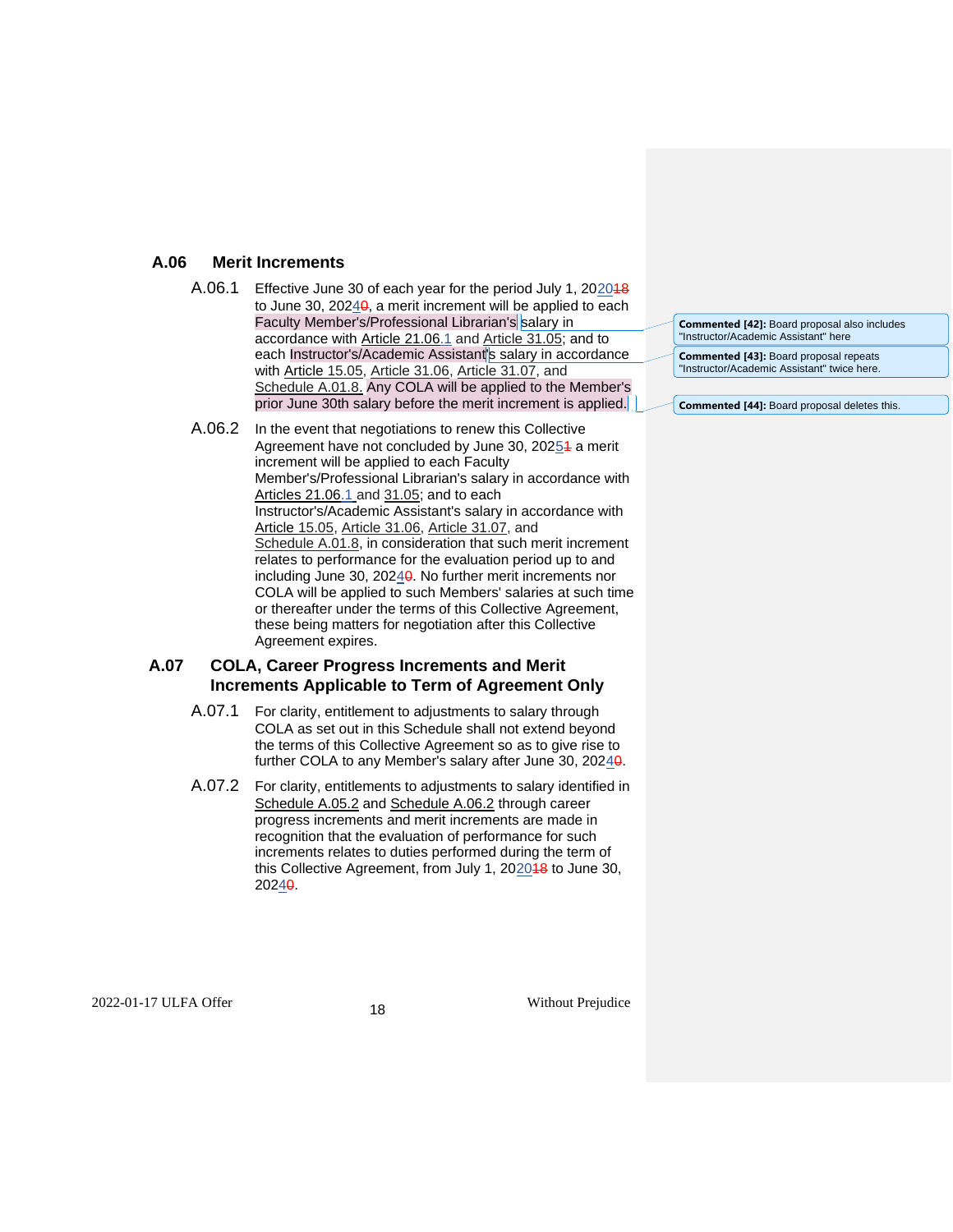# **Schedule B: Economic Benefits**

[Schedule](#page-17-1) B shall be effective from July 1, 202048 to June 30, 20240, unless noted otherwise. Articles B.06 and B.07 apply to all Members. [Articles B.14](#page-25-0) and [B.15](#page-25-1) apply only to Sessional Lecturers. All other [Schedule](#page-17-1) B articles apply only to Faculty Members, Professional Librarians, and Instructors/Academic Assistants.

## **B.01 Academic Pension Plan**

- B.01.1 The provisions of the Employment Pensions Plan Act and Regulations shall apply to Members.
- B.01.2 Members are subject to the provisions outlined in the "Plan Document" Universities Academic Pension Plan (UAPP).

## **B.02 Long Term Disability (LTD) Insurance**

- B.02.1 Members shall pay all Long Term Disability Insurance premiums.
- B.02.2 Long Term Disability Insurance is available to Members up to Age 65.
- B.02.3 The provisions of the Long Term Disability Insurance Plan shall not be altered except by the mutual consent of the parties.
- B.02.4 While on approved Long Term Disability, responsibility for the payment of premiums and pension contributions is the following:
	- (a) For the first two cumulative years on LTD, same illness:
		- (i) the Member is responsible for the employee portion of UAPP contributions and any additional costs as identified in [Schedule](#page-19-0) B.03.3.
		- (ii) the University is responsible for the employer portion of UAPP contributions and benefit premium costs as identified in [Schedule](#page-19-1) B.03.1.
	- (b) Thereafter, for any remaining period on LTD, same illness:
		- (i) the Member is responsible for the employee portion of UAPP contributions.

2022-01-17 ULFA Offer 19 19

**Commented [45]:** Not included in Board proposal.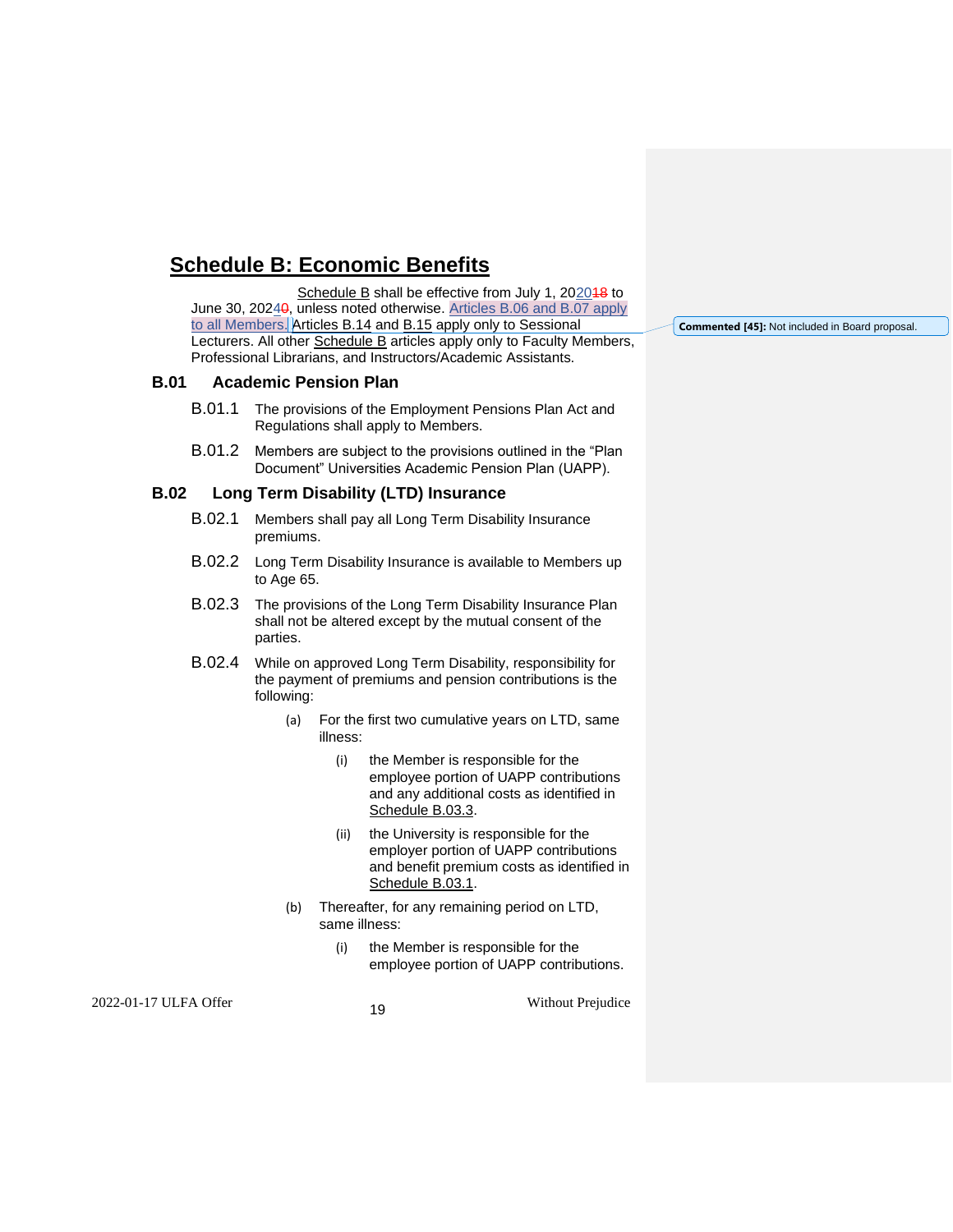(ii) the University is responsible for the employer portion of UAPP contributions and benefit premium costs as identified in [Schedules](#page-19-1) B.03.1 and [B.03.3.](#page-19-0)

## <span id="page-19-1"></span>**B.03 Benefit Premiums**

B.03.1 The Board shall pay up to a maximum per month per Member of the total premium costs of the benefits as identified in [Schedule](#page-19-2) B.03.2 as follows:

|                                                | <b>Effective Date</b>     | Single   | Family   |
|------------------------------------------------|---------------------------|----------|----------|
| Continuing Members or Term Members with        | Jan 1. 2020 <del>18</del> | \$129.88 | \$298.90 |
| three (3) or more consecutive years of service |                           |          |          |
| Continuing Members with less than three (3) or | Jan 1, 2020 <del>18</del> | \$116.44 | \$257.70 |
| more consecutive years of service              |                           |          |          |

- <span id="page-19-2"></span>B.03.2 The total premium costs of the benefits paid by the Board, up to the maximums identified in [Schedule](#page-19-1) B.03.1 will be allocated in the following order:
	- (a) Extended Health Benefits
	- (b) Dental Care Benefits, based on the current year's 2019 Alberta Blue Cross Dental Fee Guide
	- (c) Vision Care Plan
	- (d) Employee and Family Assistance Program
	- (e) Basic Life Insurance (The Board shall pay for \$63,000 of coverage for all Members)
- <span id="page-19-0"></span>B.03.3 The Member is responsible for the premium costs of the benefits in [Schedule](#page-19-2) B.03.2 beyond the maximum paid by the Board as identified in [Schedule](#page-19-1) B.03.1.
- B.03.4 If a Member declines a particular benefit identified in [Schedule](#page-19-2) B.03.2, the premium for that benefit shall be retained by the Board.
- B.03.5 If a Member who holds a term appointment is less than one half (0.5) annual FTE, the Board will pay directly to the Member the equivalent of the benefit premiums in lieu of benefits based on the Term Faculty Member's single rate.

## **B.04 Benefits for Members Age 65 and Over**

2022-01-17 ULFA Offer 20 20

**Commented [46]:** ULFA has requested: Improve coverage for appointments with Psychologist/Master of Social Work/ Registered Social Worker to increase to \$100 per visit, to a maximum of \$1000 per Participant each Benefit Year (current benefit is \$40 and max \$400; current provincial fee schedule is \$200/visit). The Board has agreed to implement these changes at the Members' expense.

**Commented [47]:** Board proposal retains existing language, despite ULFA's request to allow Members to pay for this improvement.

**Commented [48]:** ULFA has requested: Improve coverage to 24 hour-long appointments per Participant each Benefit Year (current benefit is 12); the Board has agreed to this at Members' expense. ULFA also requested that EFAP be extended to Sessionals and Term employees. The Board has not agreed to this.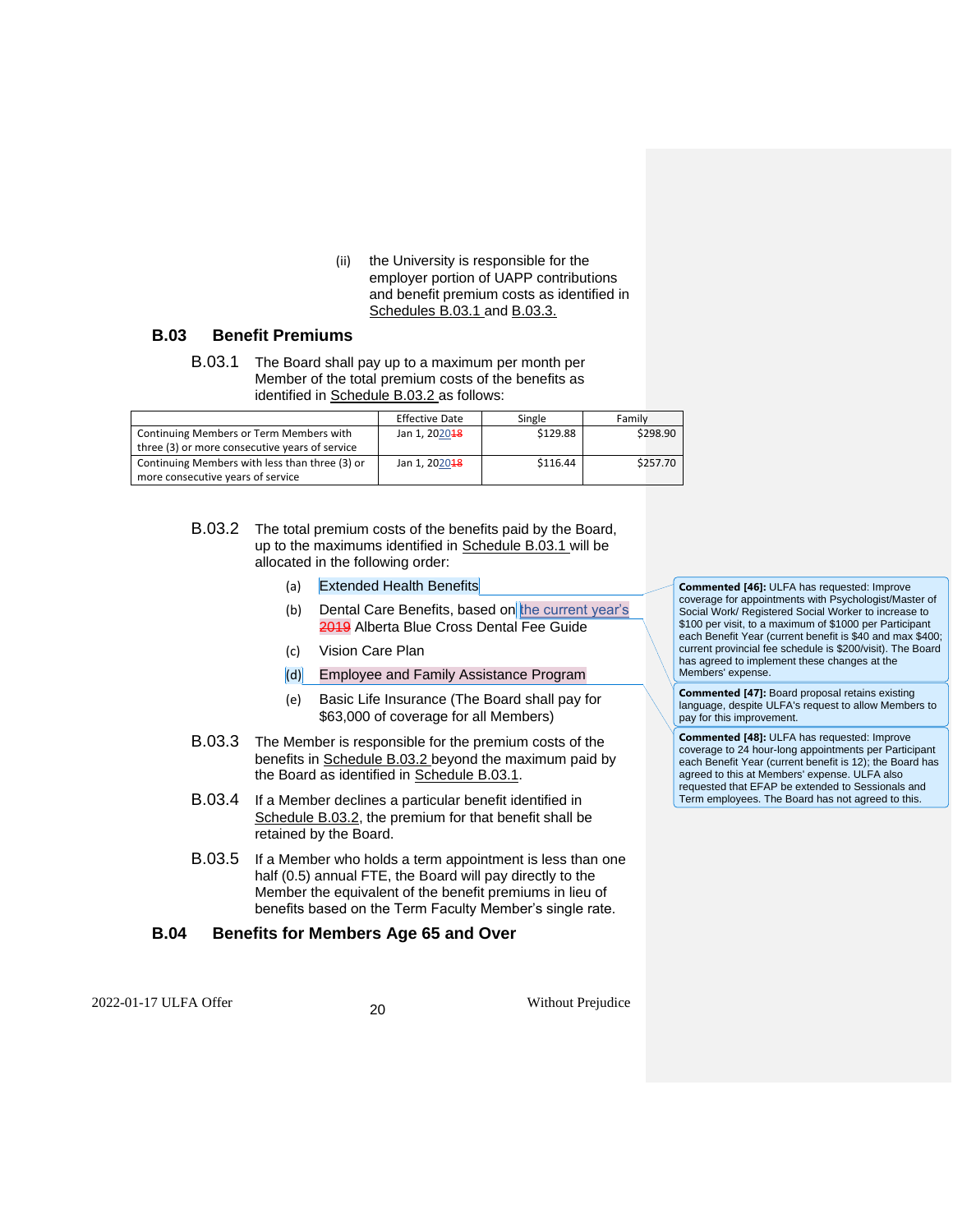- B.04.1 Members will be eligible for Extended Health Benefits, Dental Benefits, and Vision Care Benefits as may be set out in the Plan Documents. Emergency Travel Benefits shall be included for all Members.
- B.04.2 Members will be eligible for Group Term Life Insurance to age seventy (70) as set out in the Plan Documents.
- B.04.3 Members, who have Voluntary Optional Life Insurance, will cease to have Voluntary Optional Life Insurance the first of the month following the seventieth  $(70<sup>th</sup>)$  birthday, as set out in the Plan Documents.
- B.04.4 Members who become ill during the term, but whose medical leave entitlement is insufficient to take them to the end of term, are eligible for Leave Without Pay (LWOP) following medical leave to the end of the academic term in which the Member commenced the LWOP.
- B.04.5 Long Term Disability Insurance is not available for Members age sixty-five (65) and over.

## <span id="page-20-0"></span>**B.05 Professional Supplement**

B.05.1 The Professional Supplement shall be provided annually on or around July 1 as follows:

|                                 | Per Member per Year (annual | <b>Maximum Accumulated Balance</b> |
|---------------------------------|-----------------------------|------------------------------------|
| allocation prorated as          |                             | per member as of July 1            |
|                                 | per Schedules               | (maximum prorated as               |
|                                 | B.05.4 and B.05.5)          | per Schedules B.05.4 and B.05.5)   |
| Faculty Members/professional    | \$2,000                     | \$8,000                            |
| Librarians                      |                             |                                    |
| Instructors/Academic Assistants | \$1,600                     | \$6,400                            |
| <b>Sessional Instructors</b>    | per course offering, \$200  | per course offering. S Commented   |

**Commented [50]:** Board proposal does not include

this.

- B.05.2 If the given year's entitlement would put a Member's Professional Supplement balance over the maximum accumulated balance, only the amount required to bring the balance to the maximum accumulated balance will be added.
- B.05.3 Effective July 1, 2014, no funds will be added to or subtracted from any Professional Supplement balance that is already over the maximum accumulated balance as of June 30.

2022-01-17 ULFA Offer 21 21 Without Prejudice

**Commented [49]:** Board proposal does not include this. The Board has said that such Members can be reimbursed for privately-purchased travel insurance from their professional supplements.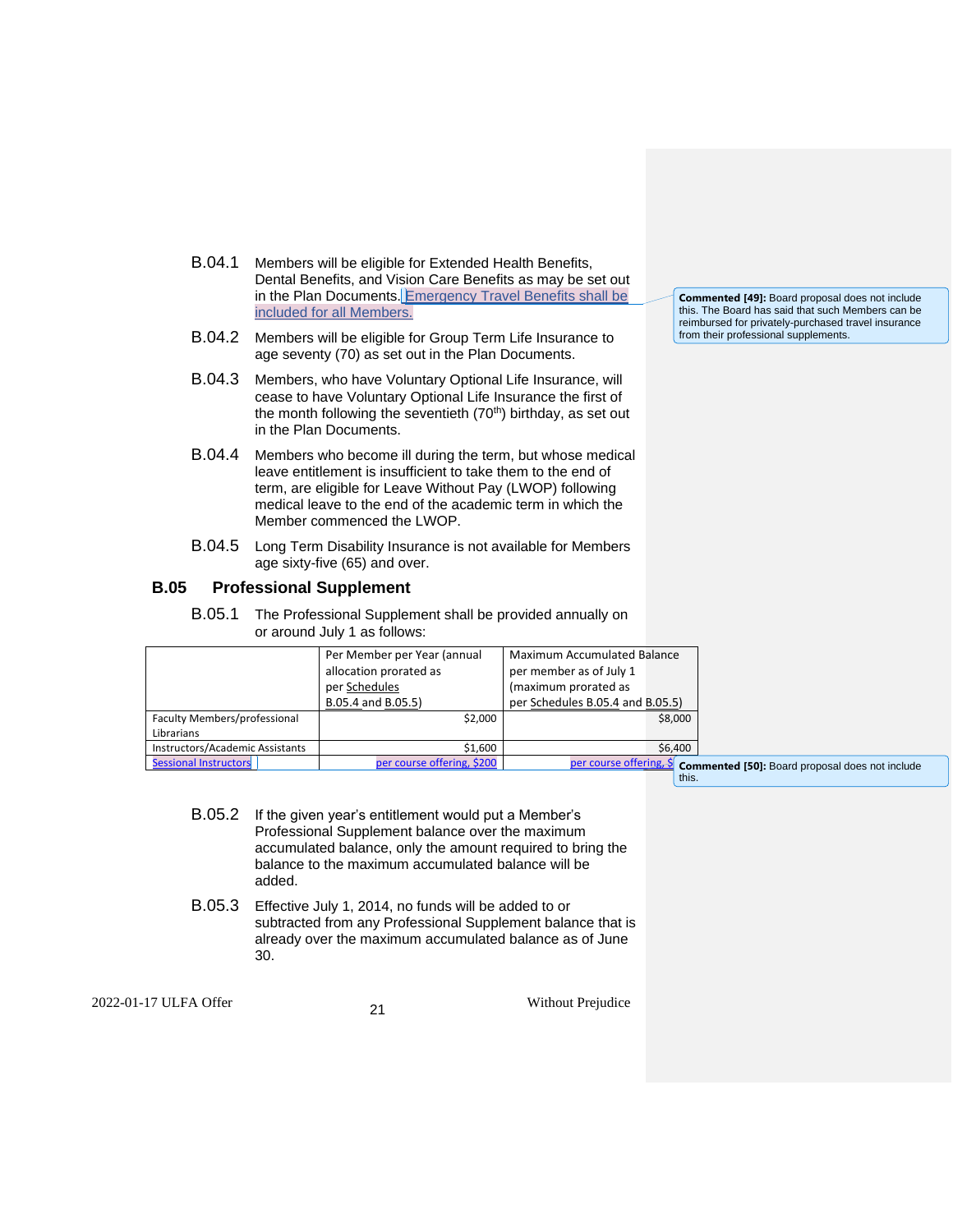- <span id="page-21-0"></span>B.05.4 Per Member entitlement for Professional Supplement is prorated on the basis of the number of months served in the Academic Year.
- <span id="page-21-1"></span>B.05.5 Members who are: (a) Part Time; (b) less than full-load equivalent; (c) on a Gradual Retirement Plan; or (d) on Reduced Load Status, receive Professional Supplement proportional to what they would have received had they been employed on a full load basis, so long as his/her full-load equivalent is at least 0.5.
- B.05.6 Members holding: (a) a term appointment; or (b) a le full-load equivalent appointment of less than 0.5 annual fullload equivalent, are not entitled to Professional Suppler
- B.05.6 Procedures for use of the Professional Supplement are outlined in the University's Professional Supplement Policy.
- B.05.7 For Members whose appointment terminated during the year, any unused balance, in accordance with [Schedule](#page-21-0) B.05.4 for the number of months served in the Academic Year, will be allocated to eligible Members on record as of September 30 of each year.

## **B.06 Member's Tuition Benefit**

- B.06.1 The Board shall allow each Member a waiver of one hundred per cent (100%) tuition and student administrative fees for undergraduate credit courses or up to a maximum of the Canadian undergraduate course fee for graduate credit courses at the University, up to a maximum of 15 credit hours per semester. Co-operative education courses will qualify for the tuition fee waiver.
- B.06.2 An administration fee of \$15.00 per semester course shall be charged to Members, to a maximum of \$45.00 per Member per semester.
- B.06.3 Normal regulations on tuition and other course fee payments and deadlines will apply.
- B.06.4 The taxation of the tuition benefit shall be in accordance with Canada Revenue Agency regulations.

## **B.07 Spouse and Dependent's' Tuition Benefit**

B.07.1 The spouse and dependents of a Member shall be entitled to a fifty percent (50%) reduction in tuition fees, including the

2022-01-17 ULFA Offer <sup>22</sup> Without Prejudice

**Commented [51]:** Board proposal retains all of this language.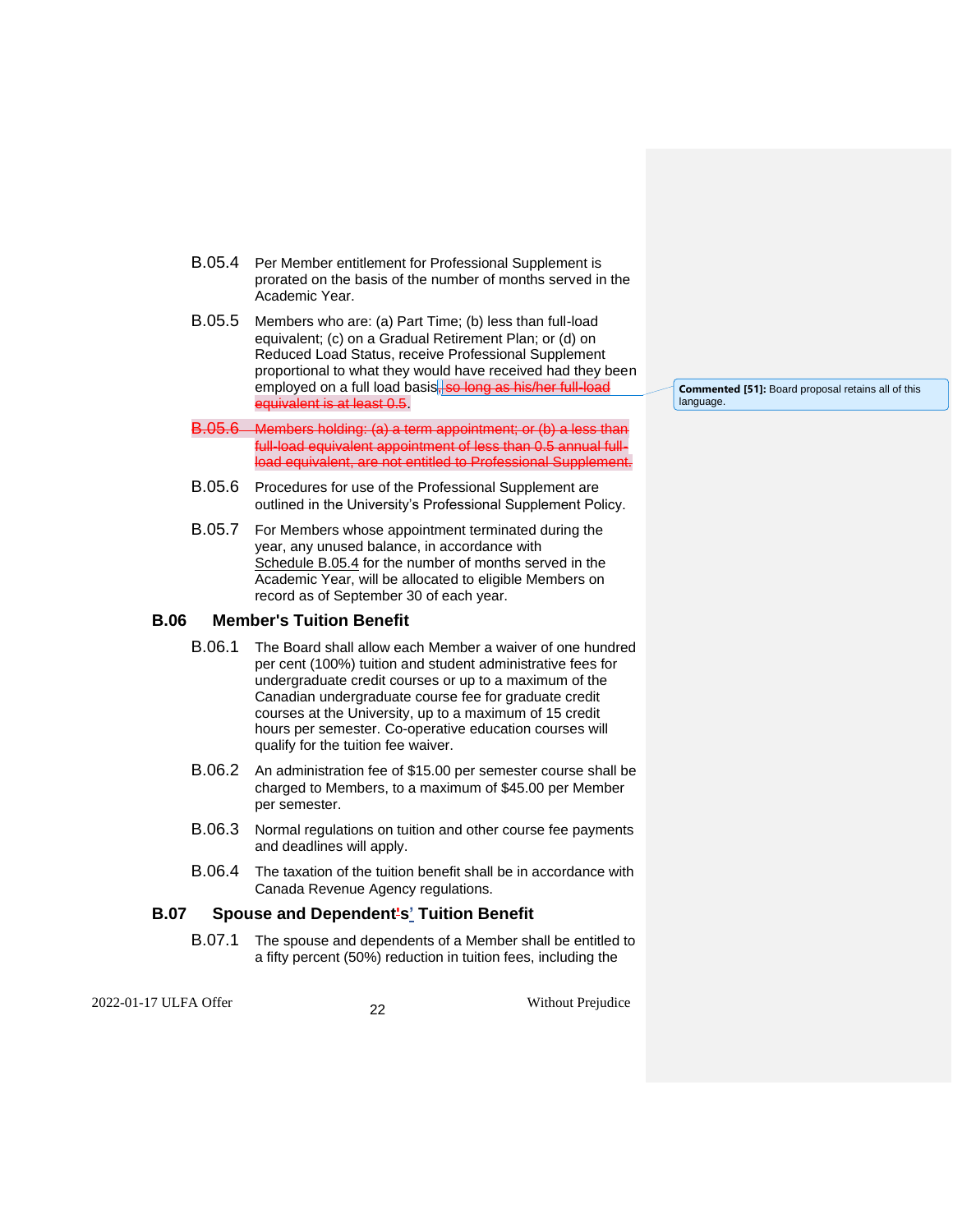student administrative fee, charged for a Canadian undergraduate credit course fee or up to a maximum of fifty percent (50%) of a Canadian undergraduate course fee for graduate credit courses at the University, up to a maximum of fifteen (15) credit hours per student per semester. Where both parents are Members the tuition waiver for a dependent is additive to a maximum of fifty percent (50%), depending upon any proration for less than full-load equivalent Members. Co-operative education courses will qualify for the Tuition Benefit.

- B.07.2 An administration fee of \$15.00 per semester course shall be charged to the student, to a maximum of \$45.00 per student per semester.
- B.07.3 The spouse and dependents of a Member with no less than one (1) year of service, who dies while employed by the University shall be entitled to a waiver of one hundred percent (100%) of the tuition, including the student administrative fee, for a Canadian undergraduate credit course fee or up to a maximum of a Canadian undergraduate course fee for graduate credit courses undertaken at the University for a period of four (4) years following the death of the Member, up to a maximum of fifteen (15) credit hours per student per semester.
- B.07.4 The spouse and dependents of a Member shall be entitled to the provisions of the tuition benefit on the same basis as for other Economic Benefits in [Schedule](#page-17-1) B. The definition of spouse and dependent shall be consistent with the definition used for entitlement to the Extended Health and Dental Plans. The tuition benefit is prorated for Members less than one (1.0) full-load equivalent to the full-load equivalent status of the Member at the start of the applicable semester in which the tuition benefit will be applied.
- B.07.5 Normal regulations on tuition and other course fee payments and deadlines will apply.
- B.07.6 The taxation of the tuition benefit shall be in accordance with Canada Revenue Agency regulations.

## **B.08 Study, Research, Retraining, or Upgrading Leave Relocation Grants**

Members awarded study, research, retraining, or upgrading leave are eligible to apply for leave relocation grants to

2022-01-17 ULFA Offer <sup>23</sup> Without Prejudice

**Commented [52]:** Board proposal retains this language.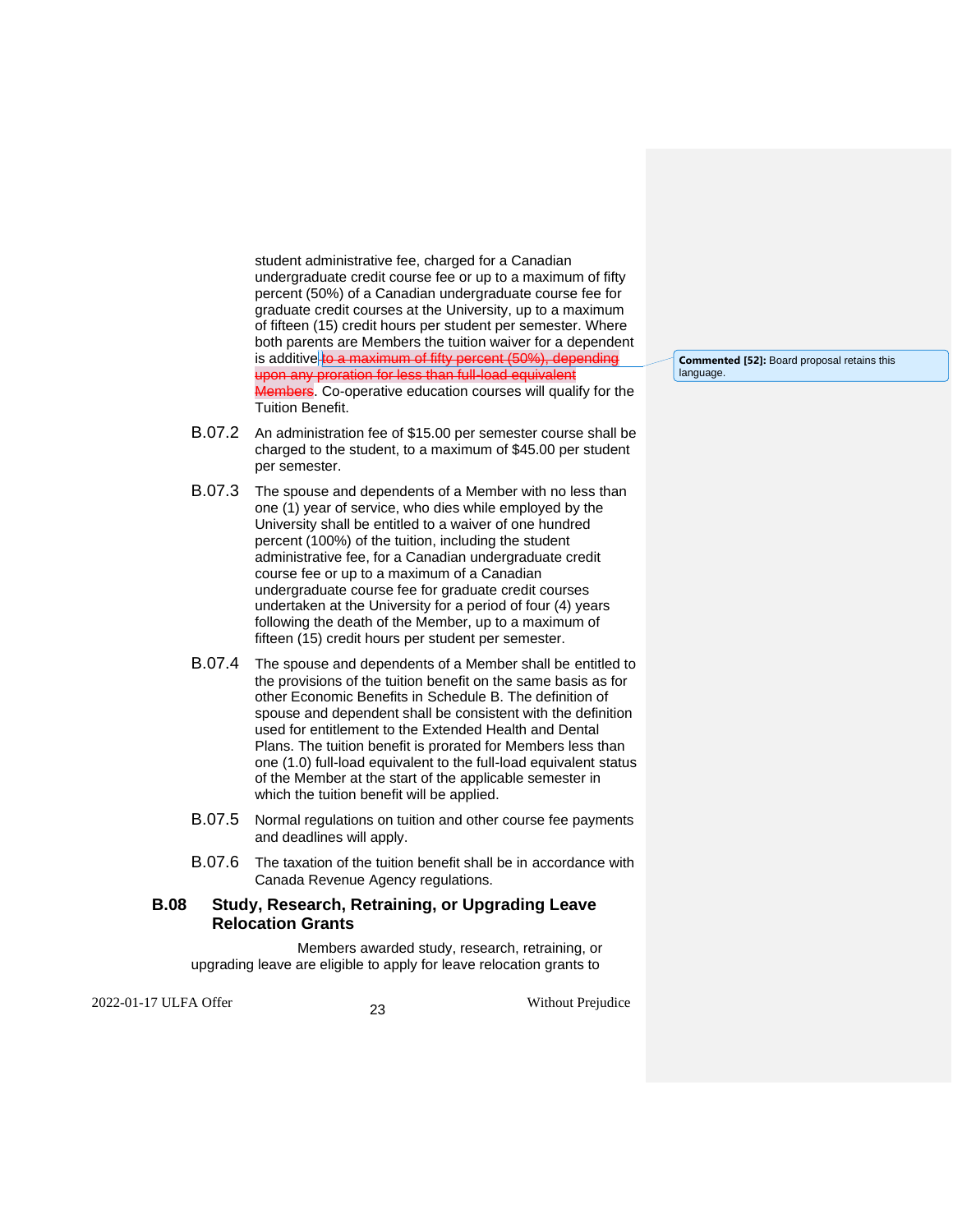cover costs of relocation of family and personal effects from the domicile near a University campus to the domicile(s) where the leave is to be spent, and return.

## **B.09 Relocation Allowance**

- B.09.1 An appointee is eligible for a relocation allowance, from the last place of domicile to a domicile near a University campus, to a maximum of twelve thousand dollars (\$12,000.00).
- B.09.2 Relocation allowances are subject to the University Relocation Allowance Regulation, which shall be referred to in the provisional offer of appointment for eligible appointees. Members are eligible for reimbursement under the Regulation upon presentation to the University of an account of expenses and original receipts.

## **B.10 Workers' Compensation Supplement**

- B.10.1 In the event of a time-loss injury sustained in the course of employment at the University, a Member continues to receive salary and benefits from the University under the following conditions:
	- (a) The Member notifies the Dean and Human Resources as soon as possible, and
	- (b) The injury is accepted by Workers' Compensation Board (WCB) as a claim.
- B.10.2 The maximum duration of the WCB supplement is the first of the following:
	- (a) the number of Medical Leave days available to the Member [\(Article](https://docs.google.com/document/d/1_AhJgJWM7COTuVavIFSeH7QwK7V29q-9Ctq38D3LyNY/edit#heading=h.1lu2dc9) 33.02) at the time the injury occurred; or
	- (b) the end of a term appointment.
- B.10.3 Payments from WCB related to this injury are remitted to the University.

## **B.11 EI Rebate**

- B.11.1 The Board will distribute the EI Rebate to Members through professional supplement.
- B.11.2 The employee's portion of the EI Rebate for Members from the previous Academic Year, as calculated by Human

2022-01-17 ULFA Offer <sup>24</sup> Without Prejudice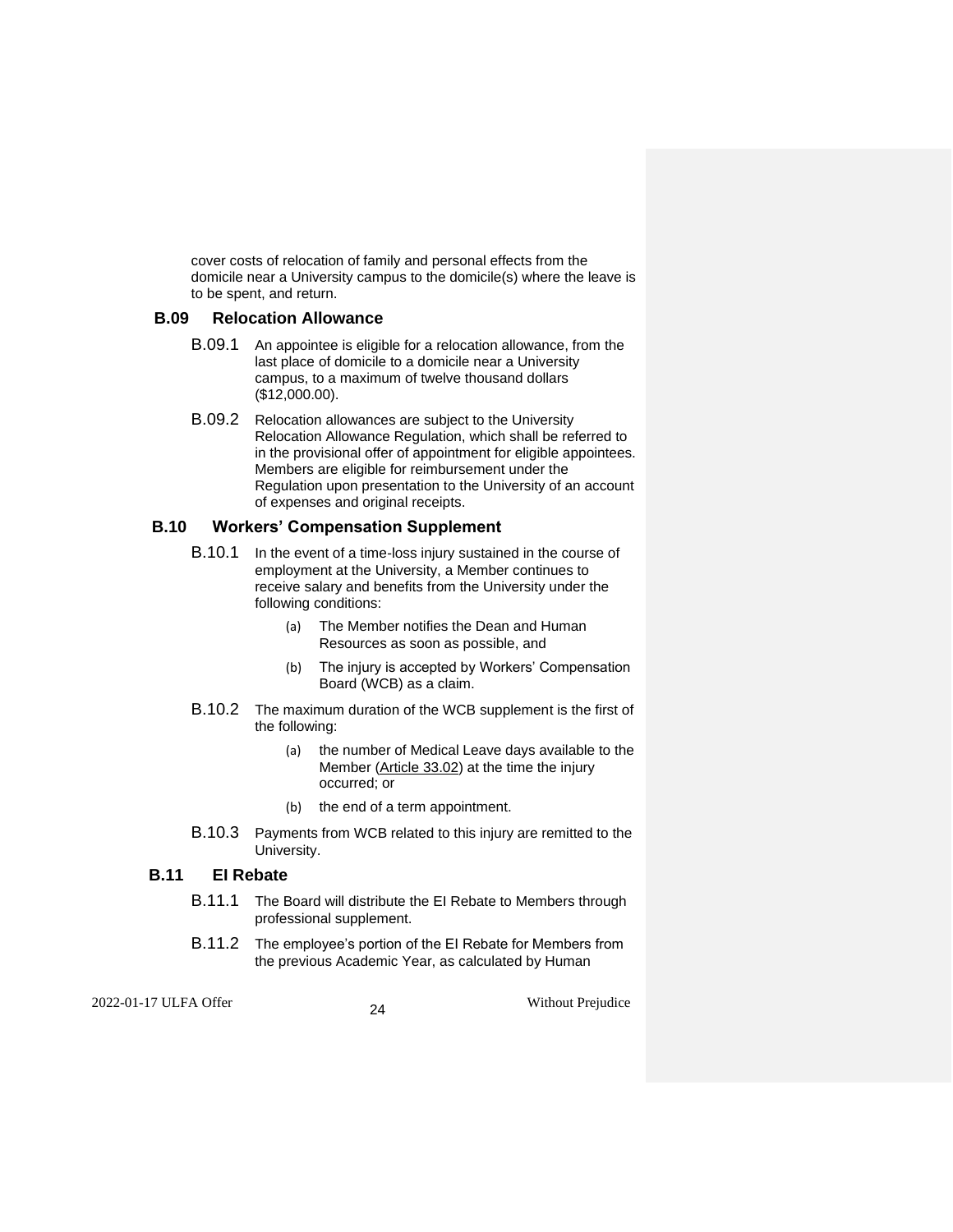Resources, is distributed annually to eligible Members, as per [Schedule](#page-20-0) B.05, on record as of September 30.

B.11.3 For the purposes of this Article, 'Academic Year' means July 1 to June 30.

## **B.12 Strike or Lockout**

B.12.1 In the event of a strike or lockout, benefit coverage under this Article will be continued (subject to the carrier conditions) and the Association agrees to reimburse the University for the full premium costs (both the Board's and Members' premiums) during the strike or lockout.

## **B.13 Death Benefit**

- B.13.1 In the event of the death of a Member other than a Sessional Lecturer, the Board shall pay that portion of the monthly salary earned up to the date of death to the deceased Member's estate. In addition, the Board shall provide a Supplementary Death Benefit that is equal to one-sixth (1/6) of the Member's annual salary in effect at the time of death.
- B.13.2 Such payment to a Member other than a Sessional Lecturer is in full settlement of salary and vacation entitlement to the date of death and shall be paid in accordance with the following:
	- (a) For the purposes of the Supplementary Death Benefit, "salary" is deemed to be the Member's gross basic pay for the performance of the regular duties of employment, excluding any expense allowance, overtime payment, special remuneration, or other similar compensation.
	- (b) Where the Member has designated a beneficiary, the Board shall pay the Supplementary Death Benefit to the deceased Member's designated beneficiary. For the purposes of this provision, and unless otherwise designated by the Member, the beneficiary shall be the designated beneficiary named by the Member under the University Basic Term Life Insurance Plan.
	- (c) Where the Member has not designated a beneficiary, the Board shall pay the Supplementary Death Benefit to the deceased Member's estate.

2022-01-17 ULFA Offer <sup>25</sup> Without Prejudice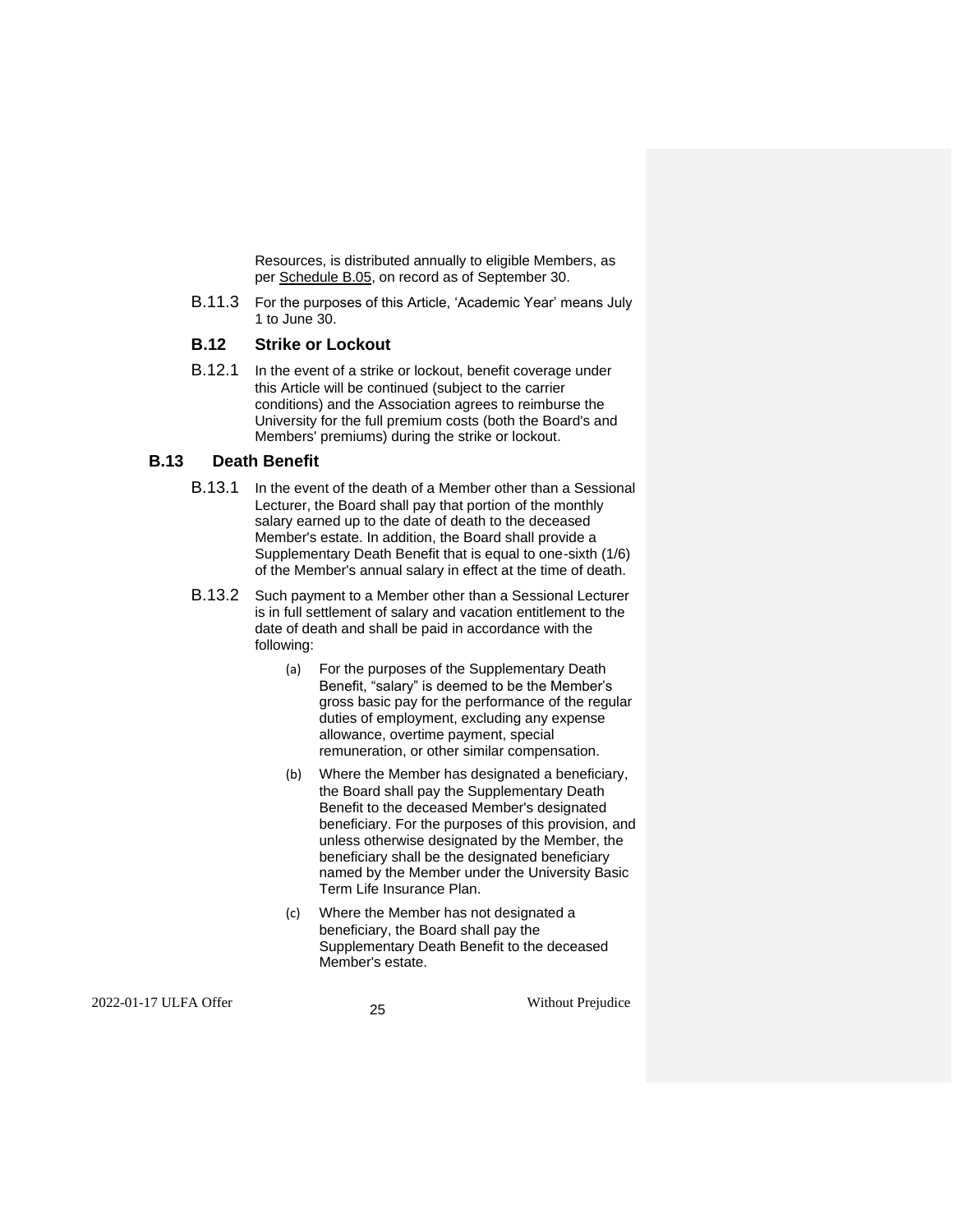- <span id="page-25-0"></span>**B.14** In the event of the death of a Sessional Lecturer, the Board shall pay to the Member's estate a death benefit equivalent in value to the Member's salary for the month in which the Member dies plus one additional month's salary regardless of the month in which the Sessional Lecturer dies.
- <span id="page-25-1"></span>**B.15** Such payment to a Sessional Lecturer is in full settlement of salary and vacation entitlement to the date of death.

2022-01-17 ULFA Offer <sup>26</sup> Without Prejudice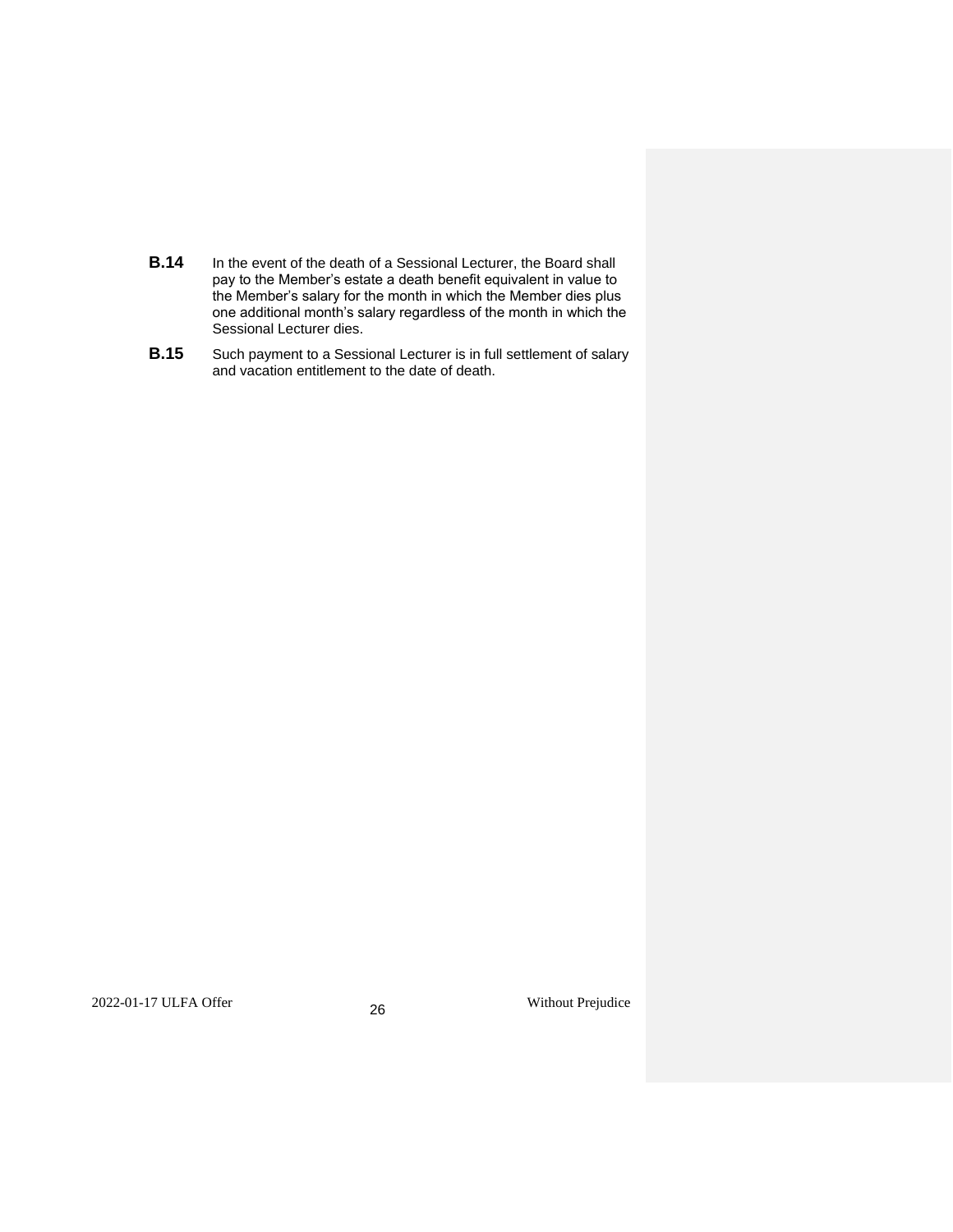# **Schedule BB: Academic Benefits Management Committee (ABMC)**

## **BB.01 Terms of Reference: Basic Principles**

- BB.01.1 The Board and the Association acknowledge that the cost of the benefits plan is an investment in the health, well-being, and productivity of members. The benefits plan is important to recruit and retain staff. It will be designed to be supportive in nature and will continue to evolve to be more preventive and responsive to changing needs of members as they move through the various life stage transitions.
- BB.01.2 The joint management of health, dental and other benefits (including statutory benefits), in order to control costs and provide the best possible plans for the agreed resources invested, is based upon the concept of comprehensive income. Comprehensive income includes these benefits and salary as well as post-retirement benefits.
- BB.01.3 Salaries and the Universities Academic Pension Plan (UAPP) are currently excluded from the benefits managed by the ABMC.
- BB.01.3 The benefits plan was established within a framework of total compensation.
- BB.01.4 The ABMC provides advice on the funding necessary to achieve benefit goals prior to collective bargaining, and manages the day-to-day provision of benefits.
	- BB.01.4.aThe advice to negotiators includes helping the negotiating sides to apportion changes in compensation between salary and benefits. An optimal mix of salary and benefits can increase the value of the total compensation package to Members.
	- BB.01.4.bWith respect to day-to-day management, ABMC is charged with providing the best possible portfolio of benefits within the funding allocated to it annually from the negotiated compensation agreements.

BB.01.5 The benefits plan management should take a long-term view and attempt to provide these best possible benefits

2022-01-17 ULFA Offer <sup>27</sup> Without Prejudice

**Commented [53]:** Board proposal does not include this Schedule.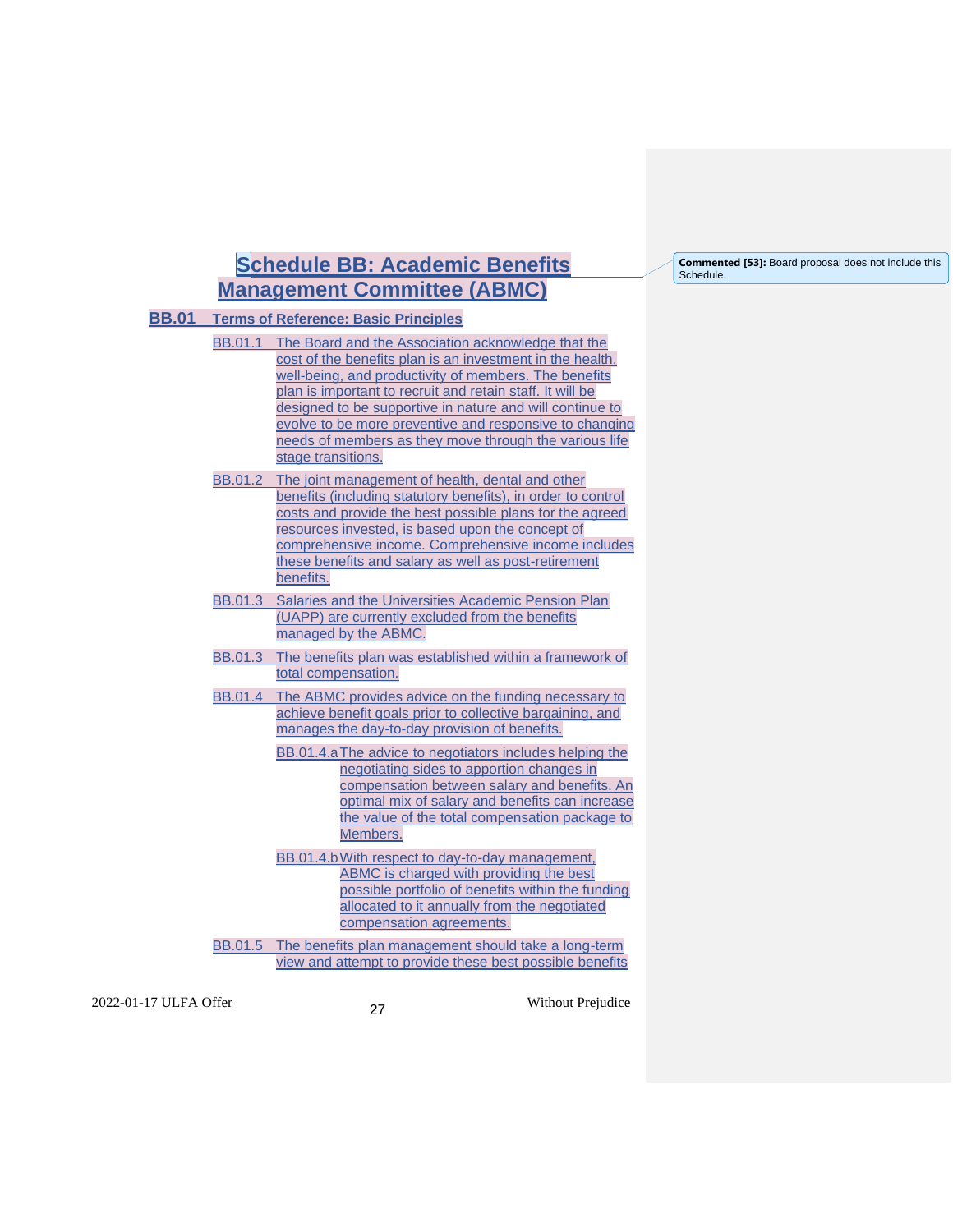in a consistent and predictable manner for the plan members over time.

BB.01.6 The ABMC should regularly assess the portfolio of benefits available. Decisions to introduce, to increase, to decrease, or to remove benefits should reflect the following elements, none of which routinely takes precedence: BB.01.6.aProtection of all Members against catastrophic events; BB.01.6.bEquity and fairness across Members, with factors to be considered including: BB.01.6.b.i equity and fairness should be assessed over a typical Member's career rather than a point in time; BB.01.6.b.ii assessing equity and fairness includes the social concerns and values of Members; and BB.01.6.b.iii the number of Members served; and BB.01.6.c The economic effectiveness of the benefit relative to salary. A dollar spent on benefits can be more economically advantageous than a dollar spent on salary for the following reasons: BB.01.6.c.i tax effectiveness of the benefit; BB.01.6.c.ii cost savings generated by pooling a large number of Members; BB.01.6.c.iii cost savings from minimizing transactions costs or any other inefficiencies; and BB.01.6.c.iv cost savings and improved risk sharing from Members co-insuring each other.

**BB.02 Operating Principles**

BB.02.1 Plan members will share in positive and negative variances in plan funding. BB.02.1.aA benefits reserve account will be maintained.

2022-01-17 ULFA Offer <sup>28</sup> Without Prejudice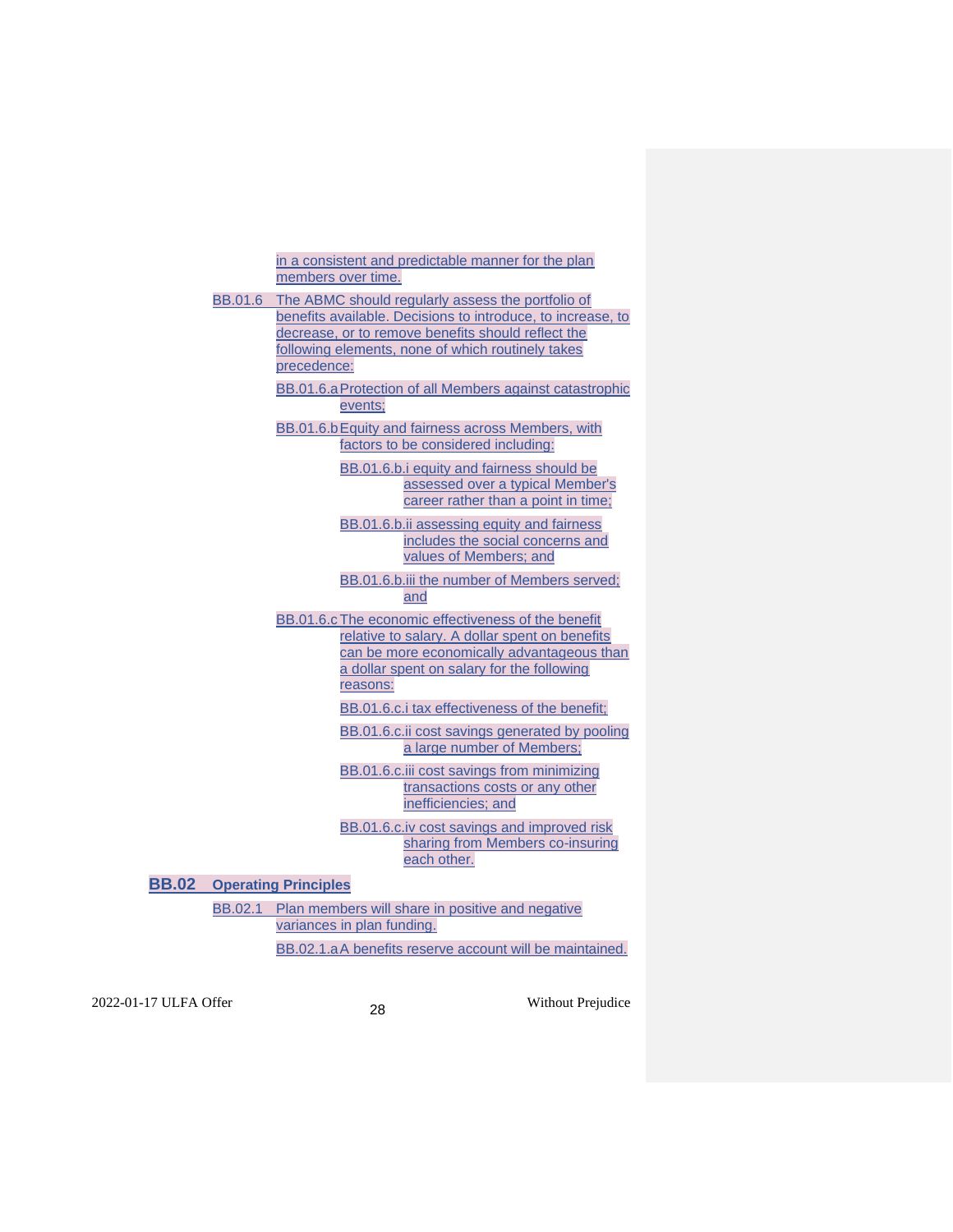BB.02.1.a.i This is not a real dollar account, but represents a notional allocation to the benefits plan.

- BB.02.1.a.ii The Board tracks both the notional allocations and also notional charges as represented by the actual cost of benefits, leaving a notional balance (cumulative variance) as described in Schedule BB.02.1.b.
- BB.02.1.a.iii The annual allocation to this account will be done on a per capita basis.
- BB.02.1.a.iv The per capita allocation will be based on the prior year's per capita allocation, plus any annual percentage change (the change can be an increase or decrease or zero) negotiated through the collective bargaining process.
- BB.02.1.a.v There will be a count of all plan members each October, noting the count for any classes of members for which benefit entitlements differ. This count times the per capita allocation represents the notional funding allocation (there can be separate counts and per capita allocations if plan members are differentiated in some way).
- BB.02.1.bThe notional charges as represented by the actual cost of all benefits covered by this agreement (with the appropriate treatment of the total disability leave benefit program (TDL) described below) is to be compared to the notional funding allocation on an annual basis. This is the cost containment calculation. In a year where the allocation has not been fully utilized, the unused portion will be added to the cumulative variance. In a year where the allocation is more than fully utilized, the excess charges will reduce the cumulative variance.

2022-01-17 ULFA Offer <sup>29</sup> Without Prejudice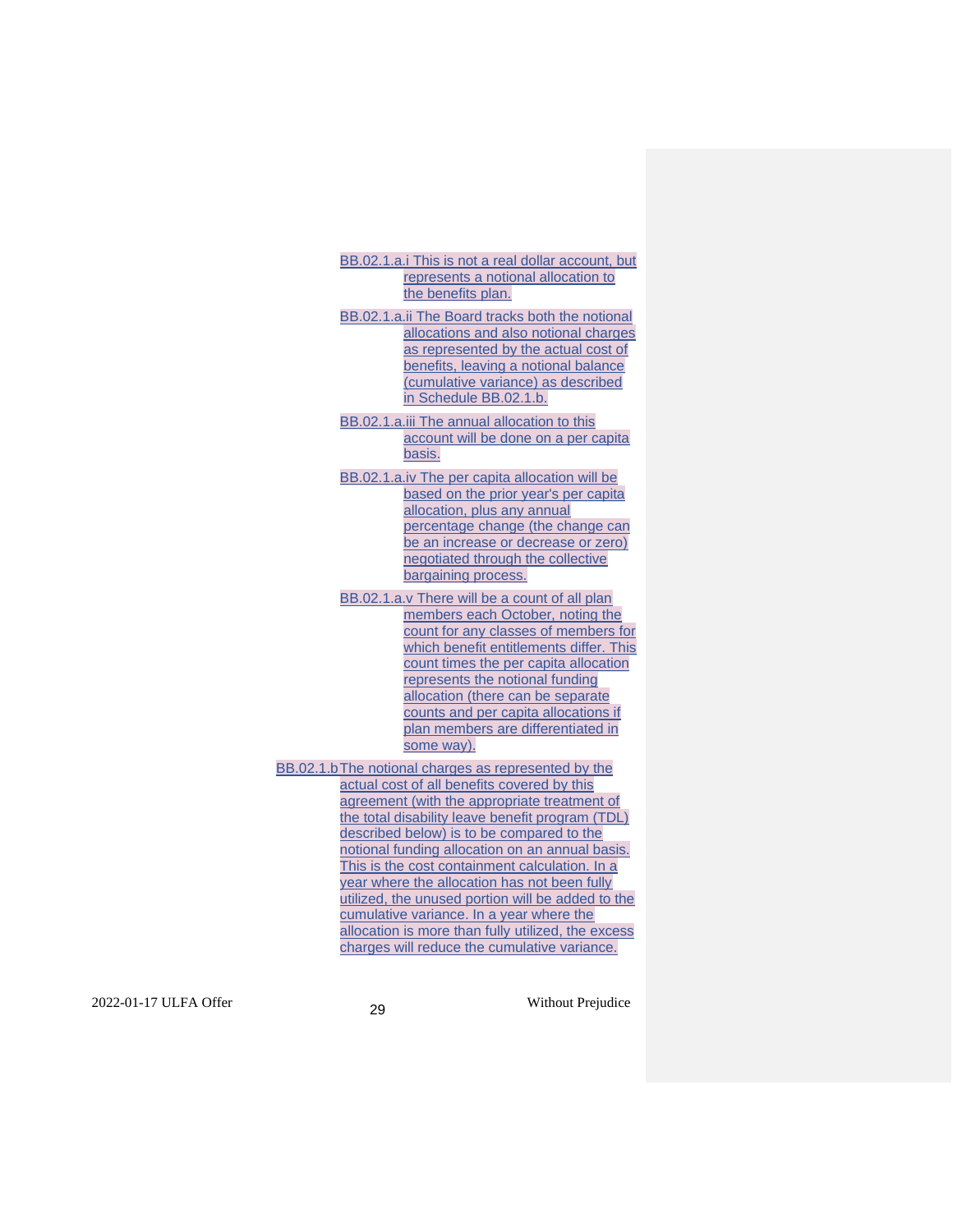BB.02.1.b.i While the plan should be constantly monitored, a negative cumulative variance of \$250,000 should trigger a pro-active assessment of alternatives to reduce the negative variance. The parties will agree on methods to reduce the negative variance that will permit an orderly reduction of the negative variance using realistic assumptions and allowing for adequate notice of plan changes.

BB.02.1.b.ii While there is no specific trigger amount for a positive cumulative variance, should it become large, the ABMC will review how it should be prudently addressed in the best interests of the members and in keeping with the plan's principles. (In order to allow flexibility in its decision making, ABMC assigns no specific value to the adjective "large.")

BB.02.1.c Administrative costs will be managed efficiently so as to maximize the benefits available within the agreed upon targets.

> BB.02.1.c.i Both internal and external administrative costs will be accounted for and budgeted for individually.

BB.02.1.c.ii There will be transparency and accountability to ensure that all administrative costs are reasonable.

BB.02.1.dProcesses will be established to educate Members on the issues related to costs and plan management so they can better assume responsibility for becoming knowledgeable and effective consumers of health care benefits.

BB.02.1.eThere is a shared responsibility between the Association, the Board, and plan members to achieve an effective balance between providing comprehensive coverage, ensuring

2022-01-17 ULFA Offer 30 30 Without Prejudice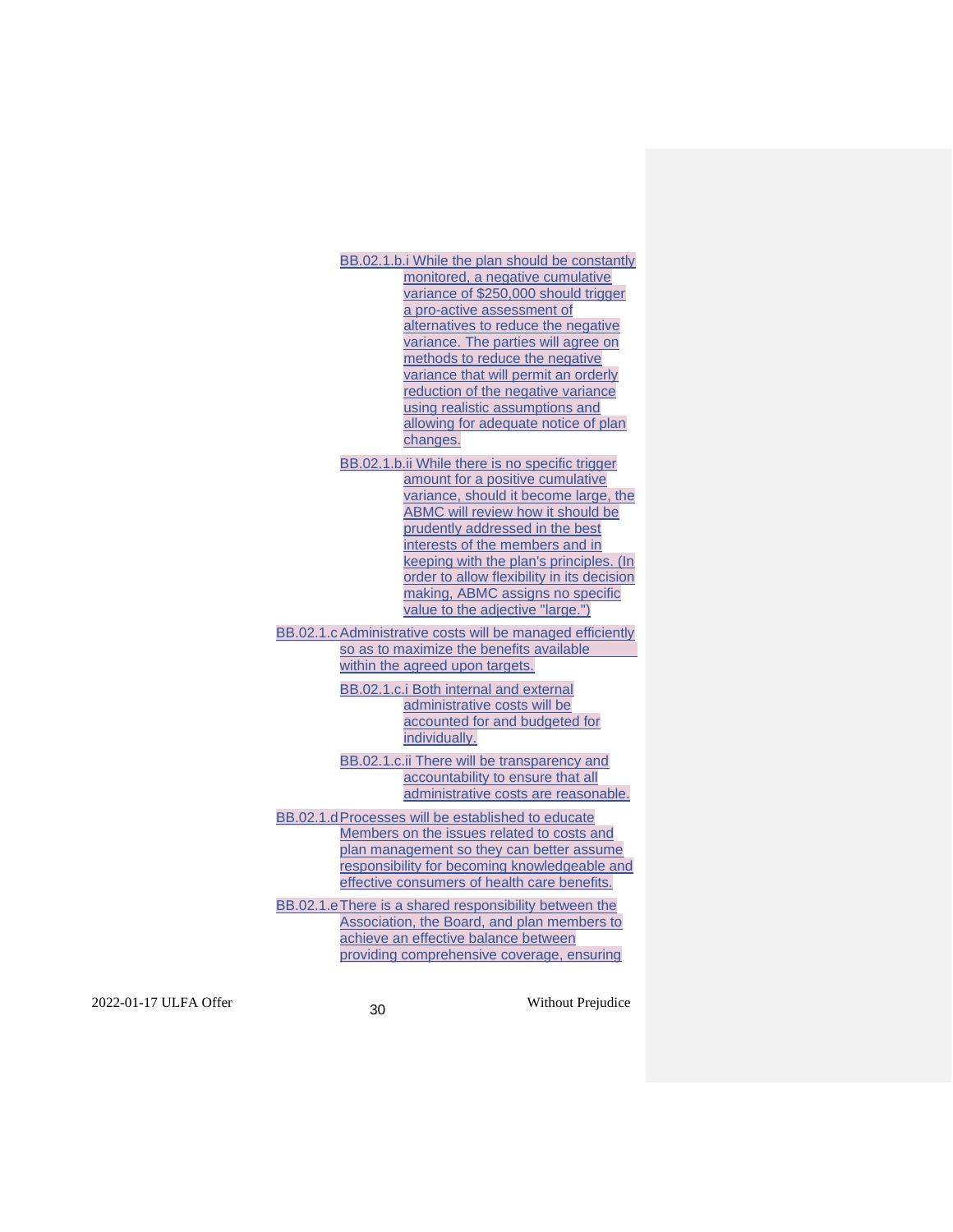financial sustainability of the plans, and ensuring judicious use of benefits.

|              |                | crisuling judicious use of beliefits.                                                                                                                                                                                                                                                                                         |
|--------------|----------------|-------------------------------------------------------------------------------------------------------------------------------------------------------------------------------------------------------------------------------------------------------------------------------------------------------------------------------|
|              |                | BB.02.2 The ABMC will manage all benefits covered by Schedule<br>В.                                                                                                                                                                                                                                                           |
|              |                | BB.02.3 Benefits plan costs that will be managed by the ABMC<br>are outlined in Schedule B, and may be updated by any<br>subsequent agreements made by the Parties since that<br>time.                                                                                                                                        |
| <b>BB.03</b> |                | <b>Benefits Plan Management</b>                                                                                                                                                                                                                                                                                               |
|              | <b>BB.03.1</b> | The ABMC will:                                                                                                                                                                                                                                                                                                                |
|              |                | BB.03.1. a survey the membership at regular intervals to<br>determine their satisfaction with the benefits<br>plan and to receive input on changes to the<br>benefits plan;                                                                                                                                                   |
|              |                | BB.03.1.badvise on the design and application of the<br>benefits plan;                                                                                                                                                                                                                                                        |
|              |                | BB.03.1. cadvise on the marketing and funding of the<br>benefits plan;                                                                                                                                                                                                                                                        |
|              |                | BB.03.1.dreview, develop, and recommend proposed<br>strategies to assist in containing the costs of<br>the benefits plan;                                                                                                                                                                                                     |
|              |                | BB.03.1. e review and make changes to the benefits plan;                                                                                                                                                                                                                                                                      |
|              |                | BB.03.1.f review and approve the annual budgets of the<br>benefits plan;                                                                                                                                                                                                                                                      |
|              |                | BB.03.1.g advise both the Board and the Association on<br>the interpretation of the benefits plan:                                                                                                                                                                                                                            |
|              |                | BB.03.1.h determine and resolve and/or adjudicate claim<br>disputes to ensure that the claim has been<br>adjudicated in accordance with the master<br>policy agreements as developed by the ABMC<br>from time to time;                                                                                                        |
|              |                | BB.03.1. if a Member appeals for help beyond the<br>existing set or maxima of benefits, decide if the<br>appeal lies within its jurisdiction, assess<br>whether the grounds for appeal are typical or<br>unique, and decide whether or not the<br>appeal should be upheld (the decision of the<br>ABMC is final and binding); |

2022-01-17 ULFA Offer <sup>31</sup> Without Prejudice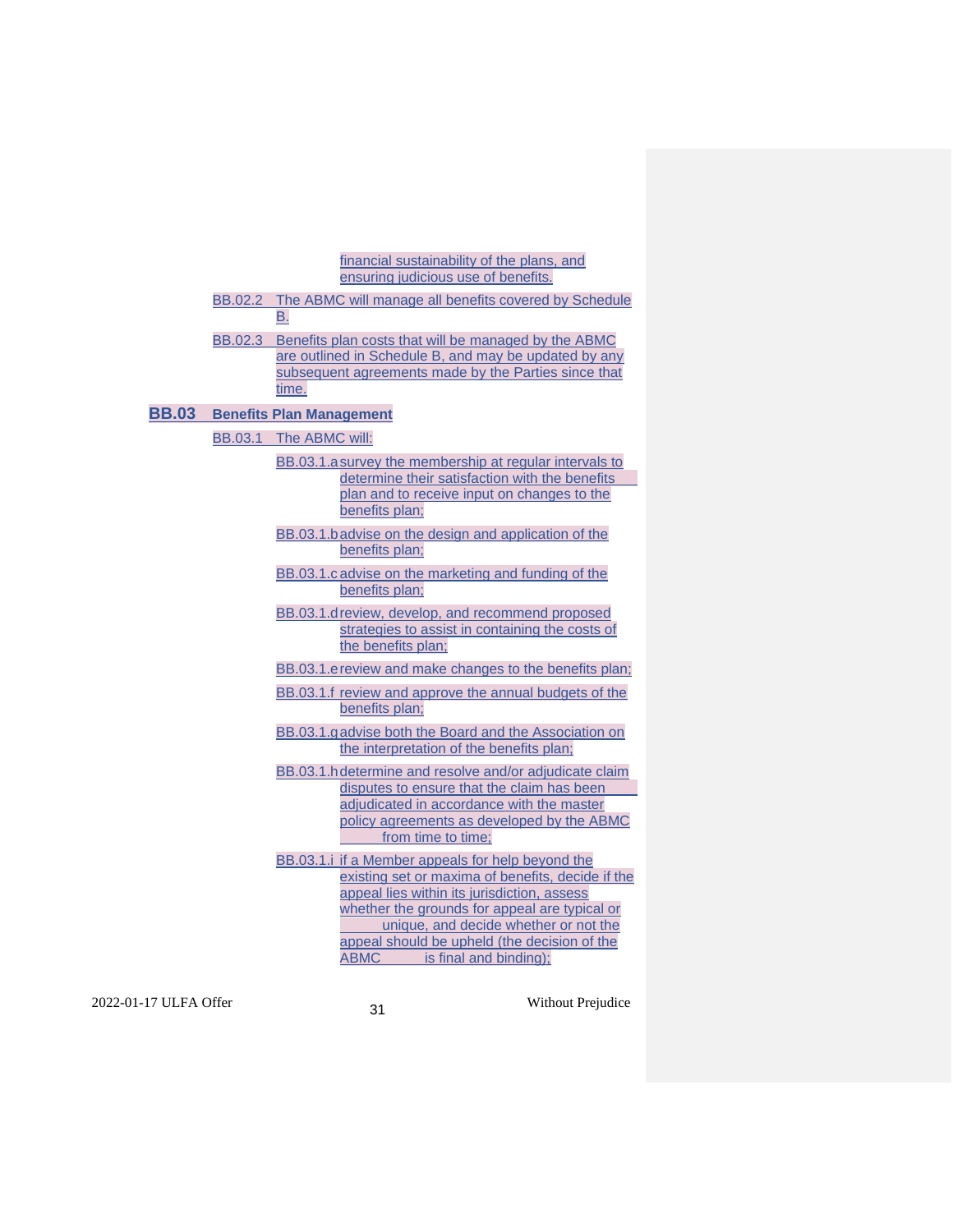| BB.03.1.j subsequent to its decision on any particular<br>appeal under Schedule BB.03.1.i, the ABMC<br>will consider if the appeal warrants a change to<br>the existing benefits plan;<br>BB.03.1.k generally, perform such other advisory<br>functions as the Board and Association may<br>jointly direct; and<br>BB.03.1.I ask resource people to attend and advise as<br>required.<br><b>BB.04</b> Material Change |
|-----------------------------------------------------------------------------------------------------------------------------------------------------------------------------------------------------------------------------------------------------------------------------------------------------------------------------------------------------------------------------------------------------------------------|
|                                                                                                                                                                                                                                                                                                                                                                                                                       |
| BB.04.1 For each change that the ABMC makes to the benefits plan,<br>the ABMC must assess whether it is material or not.                                                                                                                                                                                                                                                                                              |
| BB.04.2 For the ABMC to deem a change to be immaterial, all ABMC<br>members must agree; otherwise, the item would be deemed<br>material.                                                                                                                                                                                                                                                                              |
| BB.04.3 A material change is defined as:                                                                                                                                                                                                                                                                                                                                                                              |
| BB.04.3.a an alteration, reduction, or addition of a benefit or<br>mix of benefits; or                                                                                                                                                                                                                                                                                                                                |
| BB.04.3.b a change in service level or service delivery,<br>which, when measured by its cost or impact on<br>plan participants, could reasonably be deemed to<br>be consequential.                                                                                                                                                                                                                                    |
| BB.04.4 The ABMC shall refer any proposed material change to the<br>University and the Association for approval.                                                                                                                                                                                                                                                                                                      |
| <b>BB.05</b> ABMC Membership and Procedures                                                                                                                                                                                                                                                                                                                                                                           |
| BB.05.1 The six (6) members of the ABMC are:                                                                                                                                                                                                                                                                                                                                                                          |
| BB.05.1.a three (3) representatives, one as co-chair,<br>appointed by the Vice-President (Academic); and                                                                                                                                                                                                                                                                                                              |
| BB.05.1.b three (3) representatives, one as co-chair,<br>appointed by the President of the Association. The<br>President of the Association is normally a member<br>but may appoint a delegate.                                                                                                                                                                                                                       |
| BB.05.2 The Vice-President (Academic) and the Association<br>President may from time to time replace their respective<br>representatives.                                                                                                                                                                                                                                                                             |
| BB.05.3 The co-chairpersons of the ABMC shall be named for an<br>initial period of three (3) years and may be reappointed.                                                                                                                                                                                                                                                                                            |

2022-01-17 ULFA Offer <sup>32</sup> Without Prejudice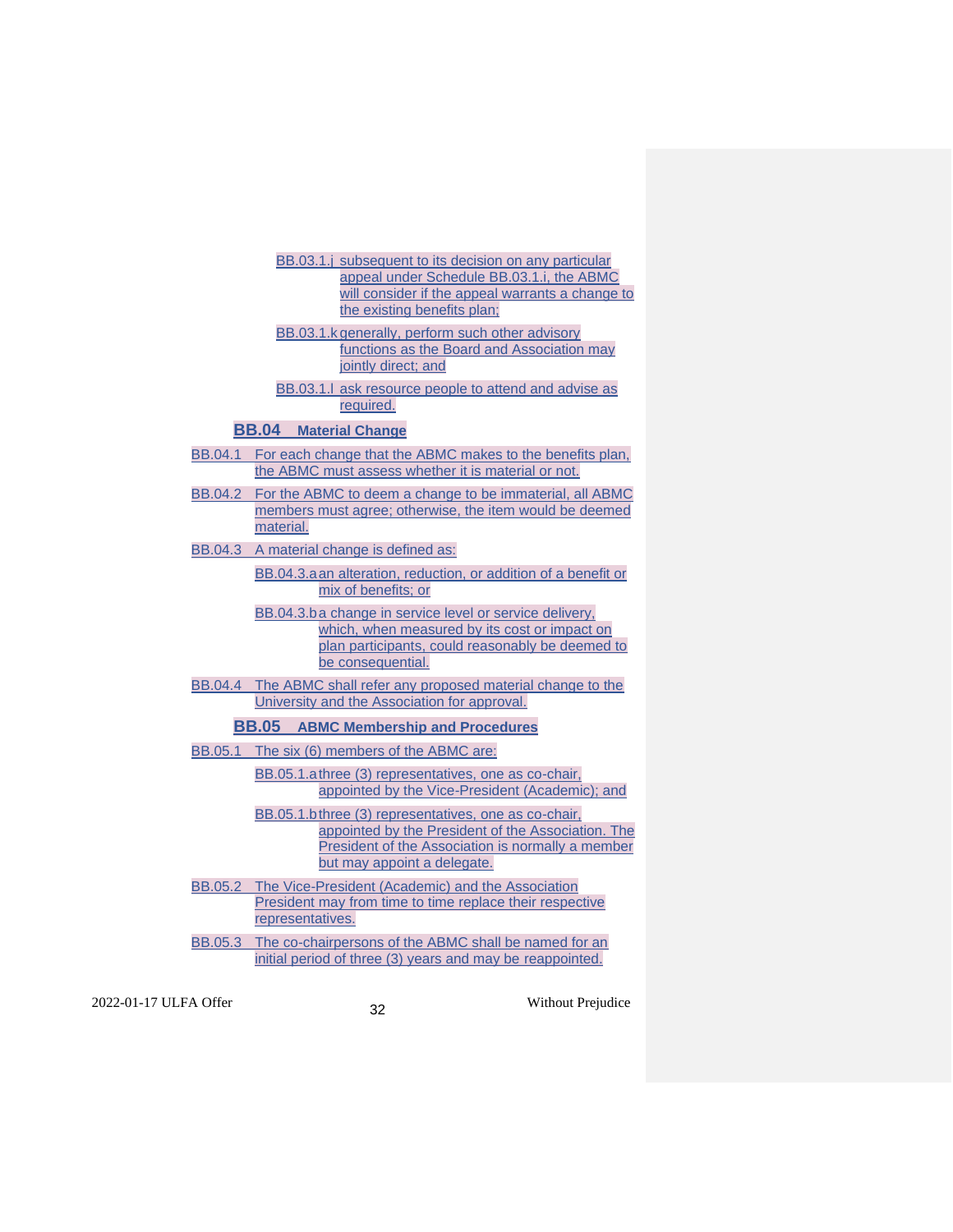|                | BB.05.4 The ABMC shall exercise and perform collectively the duties<br>and responsibilities set out herein and use its best efforts to<br>achieve resolution by consensus in place of votes.                                                                                                                                                                |
|----------------|-------------------------------------------------------------------------------------------------------------------------------------------------------------------------------------------------------------------------------------------------------------------------------------------------------------------------------------------------------------|
| <b>BB.05.5</b> | With the exception of materiality (see Schedule BB.04), all<br>changes are approved by a simple majority of the members<br>of the ABMC, providing a quorum is present.                                                                                                                                                                                      |
| <b>BB.05.6</b> | A quorum for any meeting of the ABMC shall be four (4),<br>provided that at least two (2) members appointed by each of<br>the Vice-President (Academic) and the President of the<br>Association must form part of such quorum.                                                                                                                              |
|                | BB.05.7 Except as set out above, the ABMC may from time to time<br>establish procedures for the conduct of its business.                                                                                                                                                                                                                                    |
|                | <b>BB.06</b> ABMC's Role in Collective Bargaining                                                                                                                                                                                                                                                                                                           |
|                | BB.06.1 The ABMC is confirmed as the appropriate body to bring<br>forward benefit items for consideration in collective<br>bargaining.                                                                                                                                                                                                                      |
| <b>BB.06.2</b> | The ABMC retains the ability to introduce changes to<br>benefits based on the desirability of the change and the<br>availability of funds under its management and, in<br>accordance with Schedule BB.04 above, material changes to<br>the benefits plan that are not linked to negotiations directly<br>must be approved by the Board and the Association. |
| <b>BB.06.3</b> | The following process clarifies the role of ABMC in<br>introducing benefit items to compensation negotiations for<br>discussion and for approval or rejection:                                                                                                                                                                                              |
|                | BB.06.3.a In advance of collective bargaining, the ABMC will<br>bring forward benefit items for consideration by the<br>negotiating teams.                                                                                                                                                                                                                  |
|                | BB.06.3.b Also in advance of the commencement of                                                                                                                                                                                                                                                                                                            |
|                | negotiations, the Association or the Board may<br>make requests to the ABMC to consider benefit<br>changes.                                                                                                                                                                                                                                                 |
|                | BB.06.3.b.i The ABMC will undertake<br>comprehensive analysis of the requests<br>and will make its best efforts to provide<br>a joint recommendation including the<br>funding impact of the change to the                                                                                                                                                   |

2022-01-17 ULFA Offer <sup>33</sup> Without Prejudice

negotiating teams.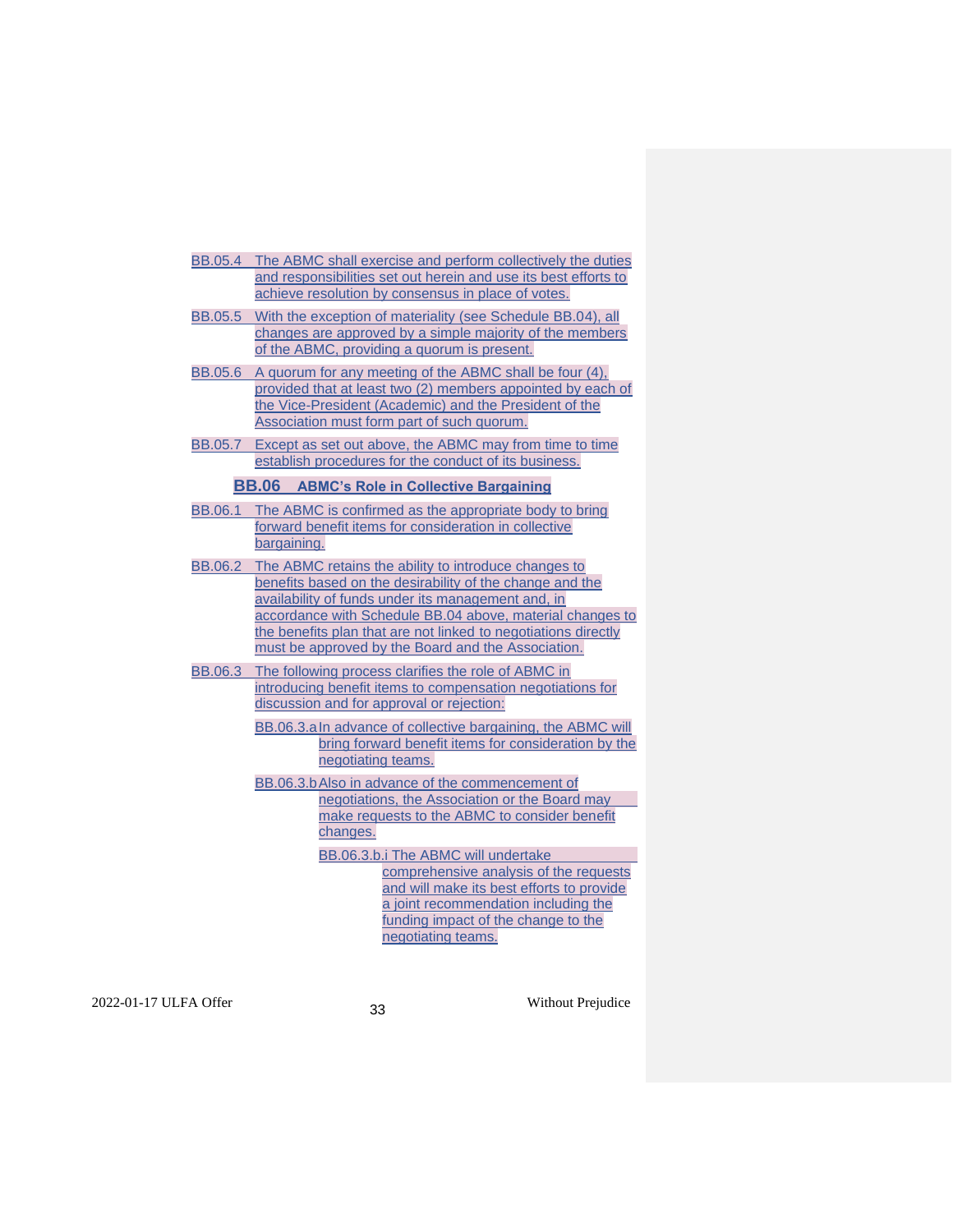- BB.06.3.c Any changes to the benefits plan will be vetted and analyzed by the ABMC before being considered by the negotiating teams (i.e. neither team will introduce a benefit change at compensation negotiations that has not been evaluated through the ABMC process).
- BB.06.3.dThe negotiating teams will be free to accept or reject ABMC's recommendations or lack thereof, thereby preserving the authority of the teams to negotiate terms and conditions and employment, including new or modified benefits.
- BB.06.3.e Each negotiation of academic staff compensation must include an agreed rate of per capita funding to the academic benefits plan independent of any significant changes to benefits agreed to during negotiations.
	- BB.06.3.e.i The negotiating teams are free to negotiate a per capita rate that is more or less than sufficient to cover the continuation of the existing benefits and leave the application of the provided funding up to the judgment of the ABMC.
- BB.06.3.f Where a negotiated change in benefits is agreed to in the ratified compensation settlement, it automatically becomes part of the benefits plan.
- BB.06.3.gThe impact of a negotiated significant change in benefits can be built into the agreed rate of per capita funding or identified as an incremental dollar amount in the first year of the agreement. If the latter, the incremental dollar amount must be incorporated in the per capita funding rate prior to the application of the second year of the agreement's per capita increase. This ensures a simple and understandable process for changes in funding over time.

## **BB.07 Annual Report**

BB.07.1 The ABMC shall prepare an annual report summarizing the performance of the benefits plan, which may include a year-over-year comparison or such other data that will

2022-01-17 ULFA Offer <sup>34</sup> Without Prejudice